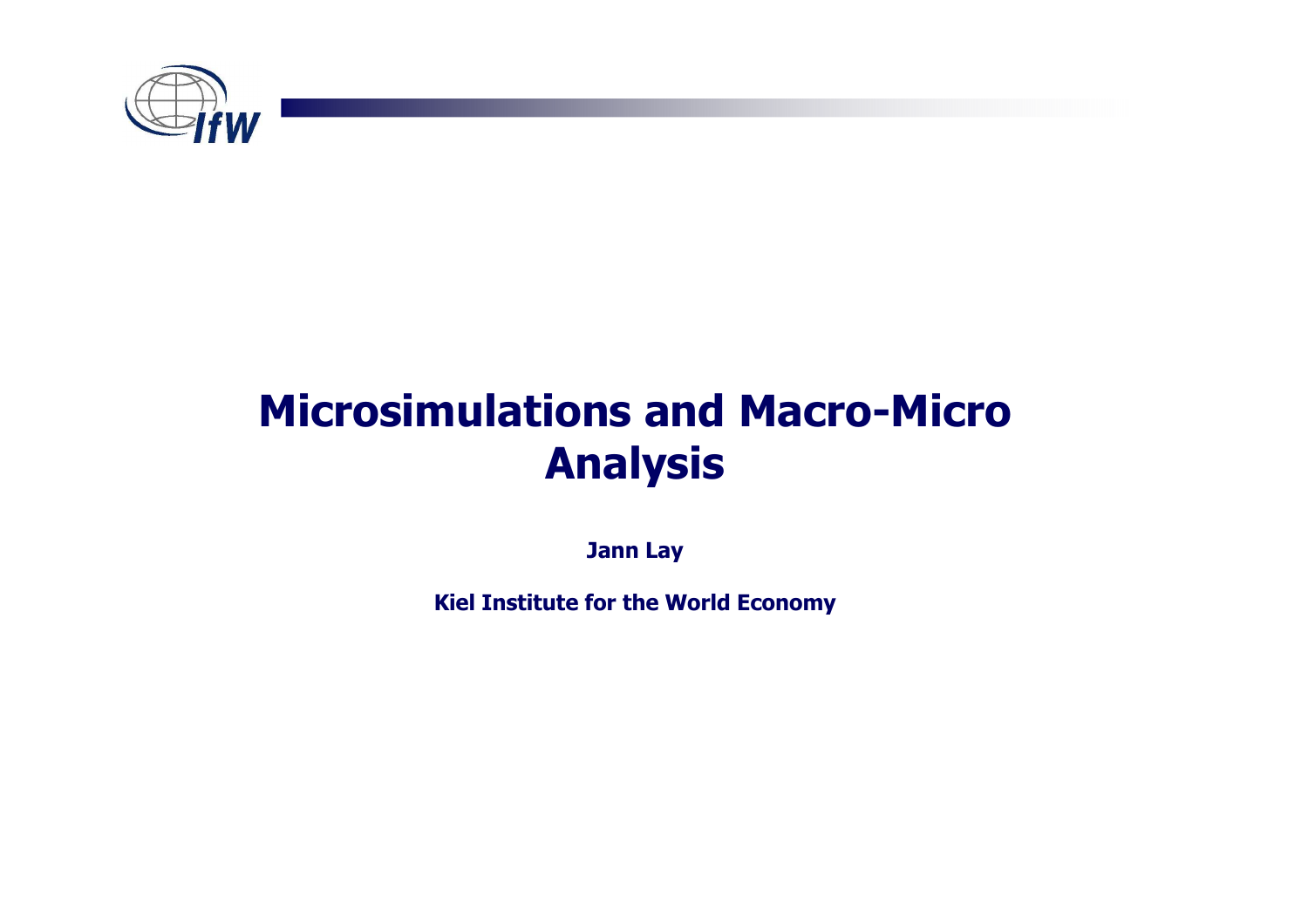

# **Overview**

- 1.Introduction
- 2. Microsimulation models
	- -What is a microsimulation?
	- -Micro-accounting models
	- -Behavioral microsimulations
	- -Dynamic microsimulations
- 3. Macro-micro models
	- -Why, what, and when?
	- -"Sequential" macro-micro models
	- -"Fully-integrated" macro-micro models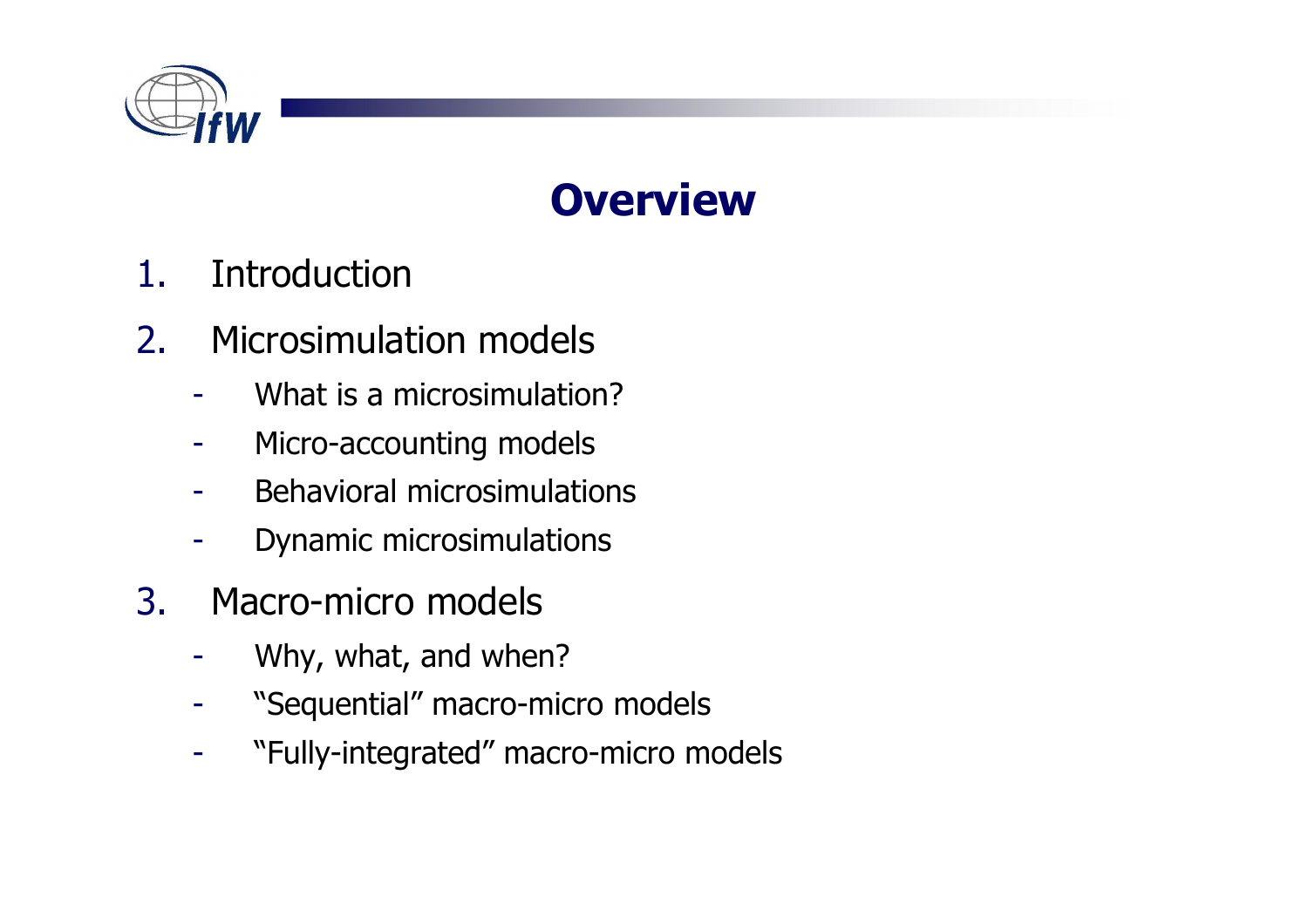

#### Distributional and poverty impact analysis: Counterfactual macro models

- CGE models
- Rely on representative agents<br>• Expect (decemposition of cho
- Ex-post (decomposition of shocks) and ex-ante analysis
- Examples
	- Trade policy<br>Reserves (ai
	- Resource (aid) booms and Dutch Disease
	- -- Pension and tax reforms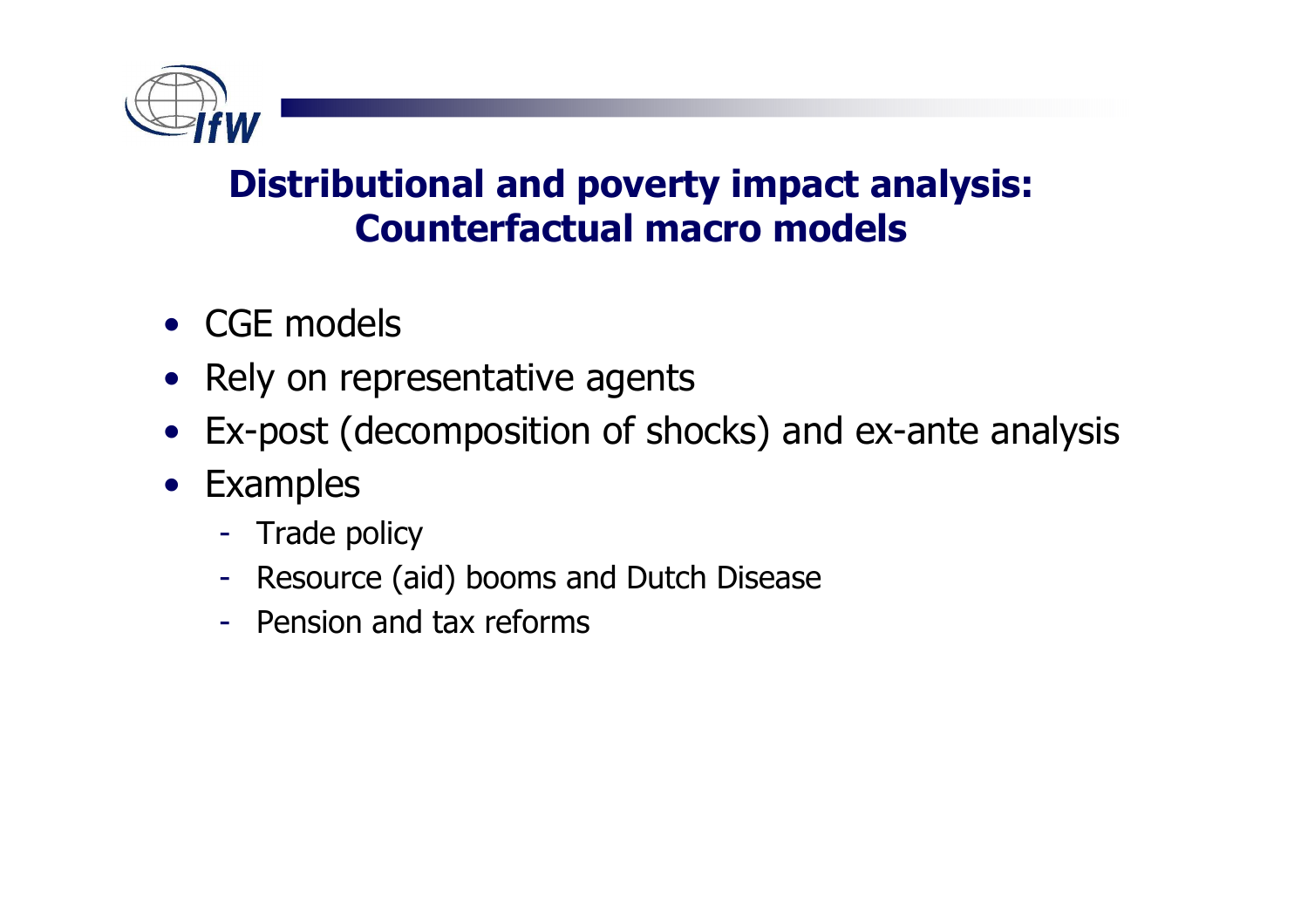Ditributional and poverty impact analysis: Micro approaches

- Analysis of micro databases<br>- household surveys
	- household surveys<br>tax and sesial sesi
	- tax and social security records
- Using a wide range of techniques<br>- Descriptive
	- -**Descriptive**
	- Econonmetric
	- Simulation
- Use of information on individuals or households<br>• Typically av neet, same av ante annliestiens
- Typically ex-post, some ex-ante applications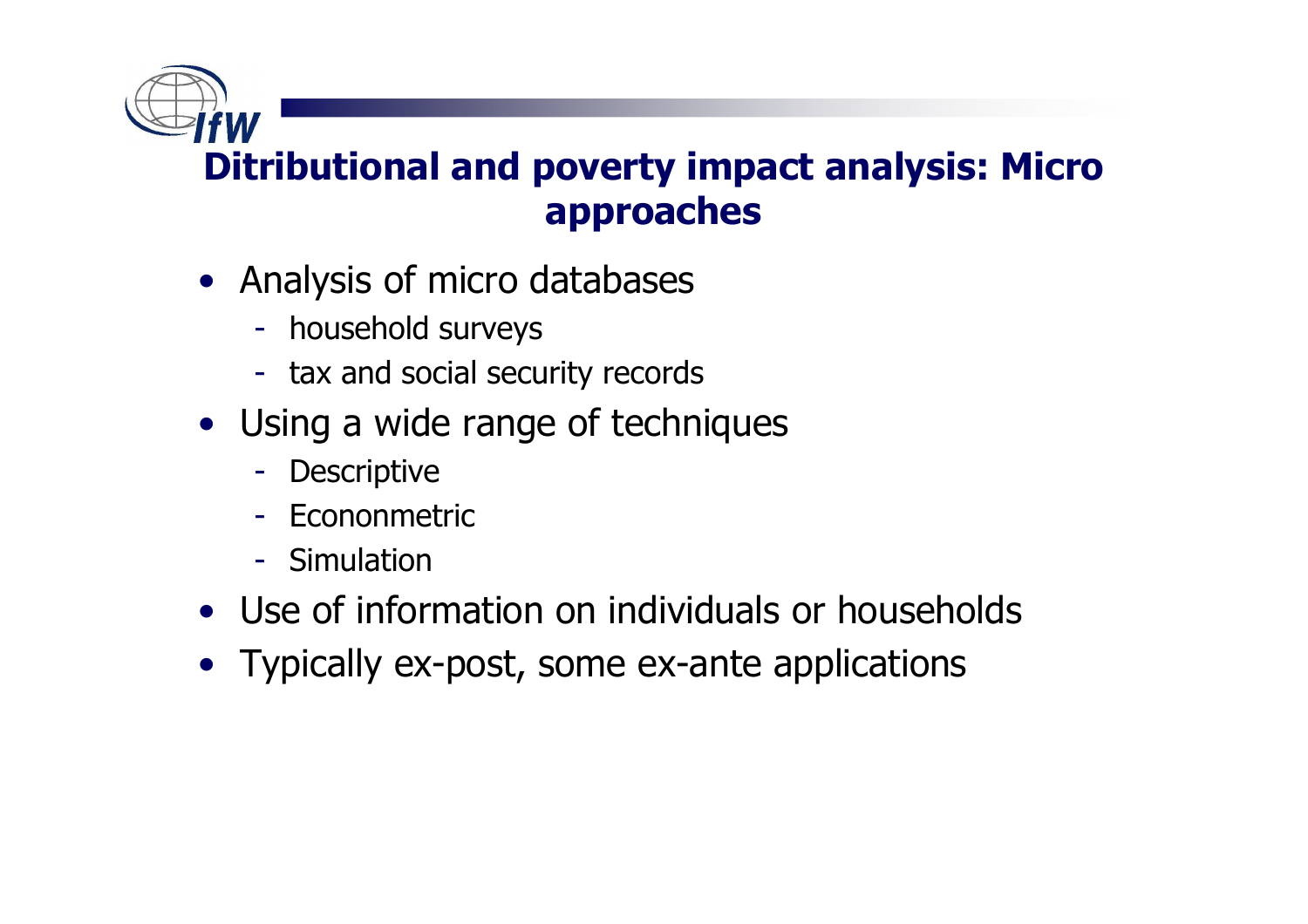

# Classes of micro approaches

- •Applications and examples
- a) Treatment effects, Comparison of treated and non-<br>treated groups treated groups
	- -- E.g. IFPRI evaluation of PROGRESA/OPORTUNIDADES<br>- . . .
- b) Incidence analysis
	- -Public incidence analysis (benefit and tax incidence)
	- -Incidence of price reforms
	- -Rather descriptive techniques
- c) Microsimulation models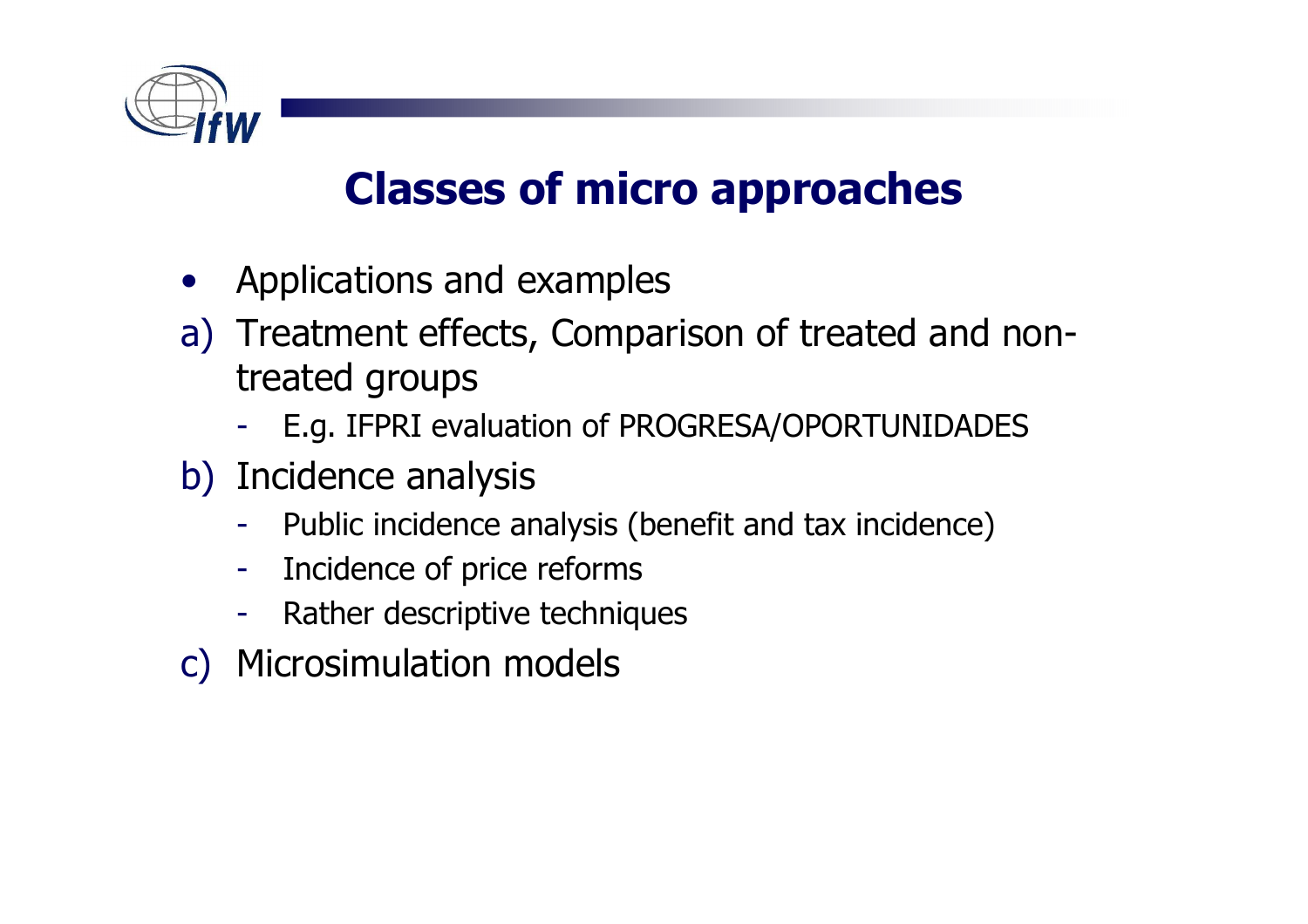

# Microsimulation models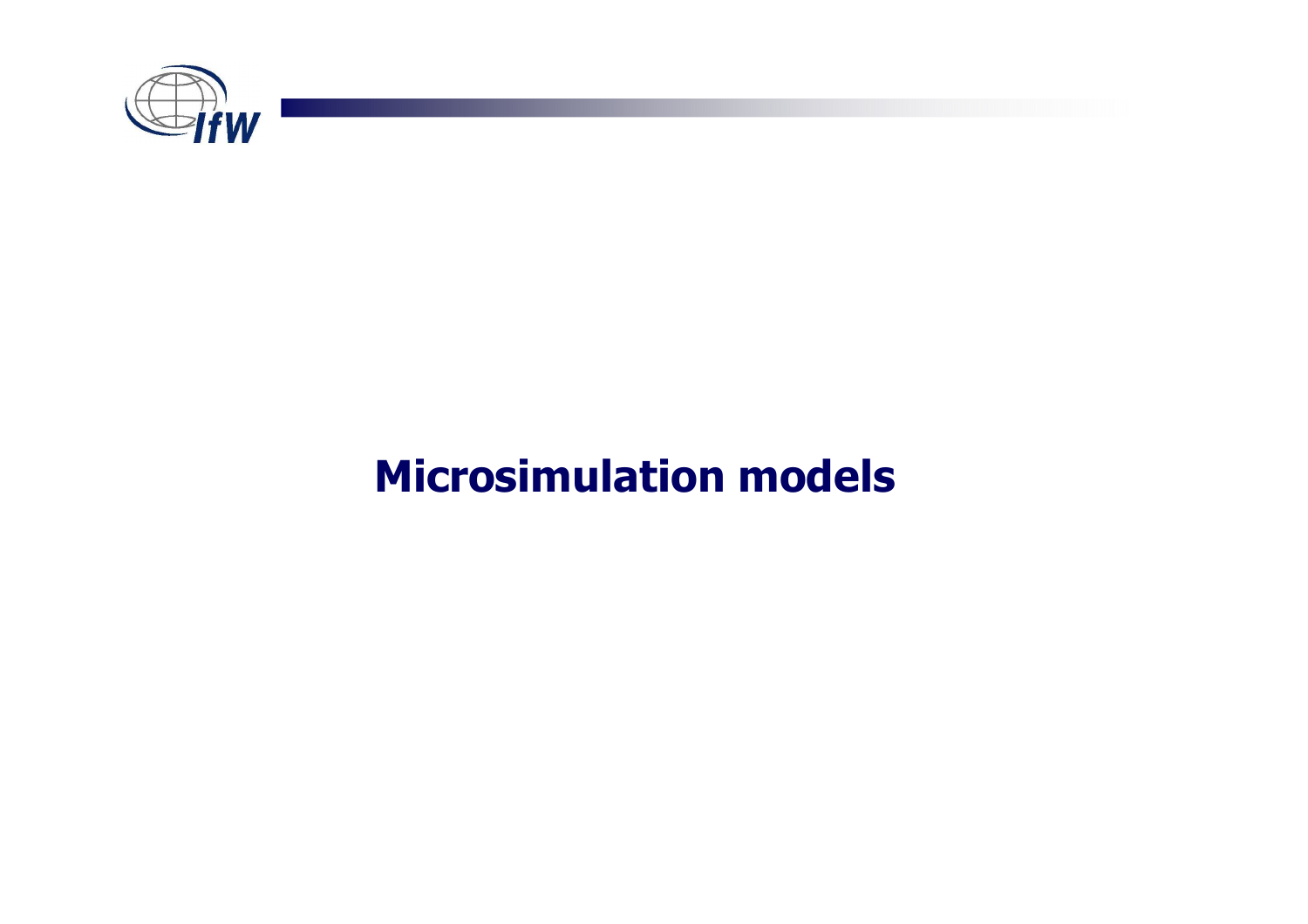

# What is a microsimulation?

- A microsimulation is a model based on a dataset that contains information on individual microeconomic agents (individuals, households, firms)
- Allows to simulate the effect of policies on individuals
- Typical: Household survey data with information on
	- Socio-economic characteristics of each individual
	- Employment status and corresponding income
	- Household expenditure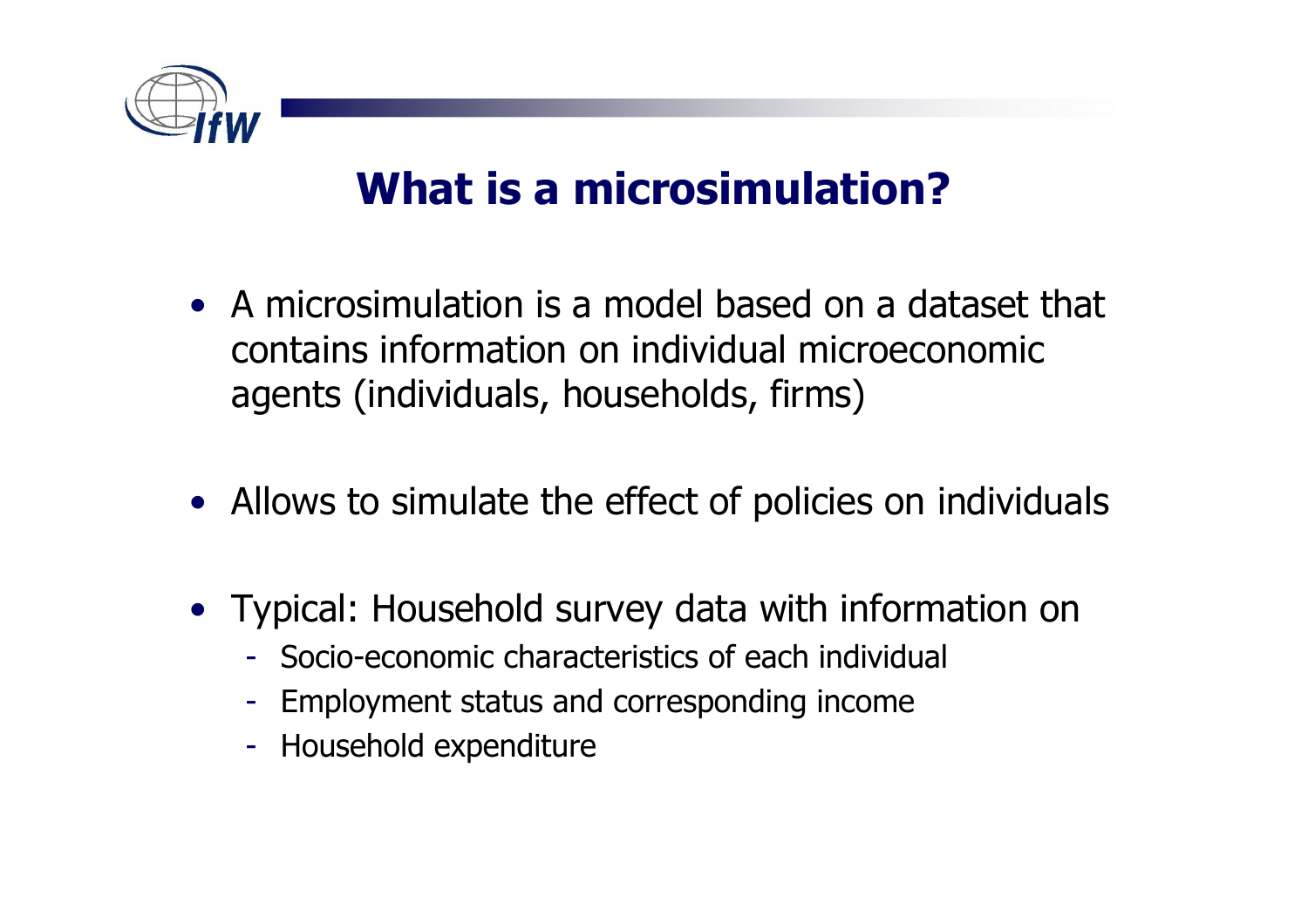

#### Schematic representation of a microsimulation

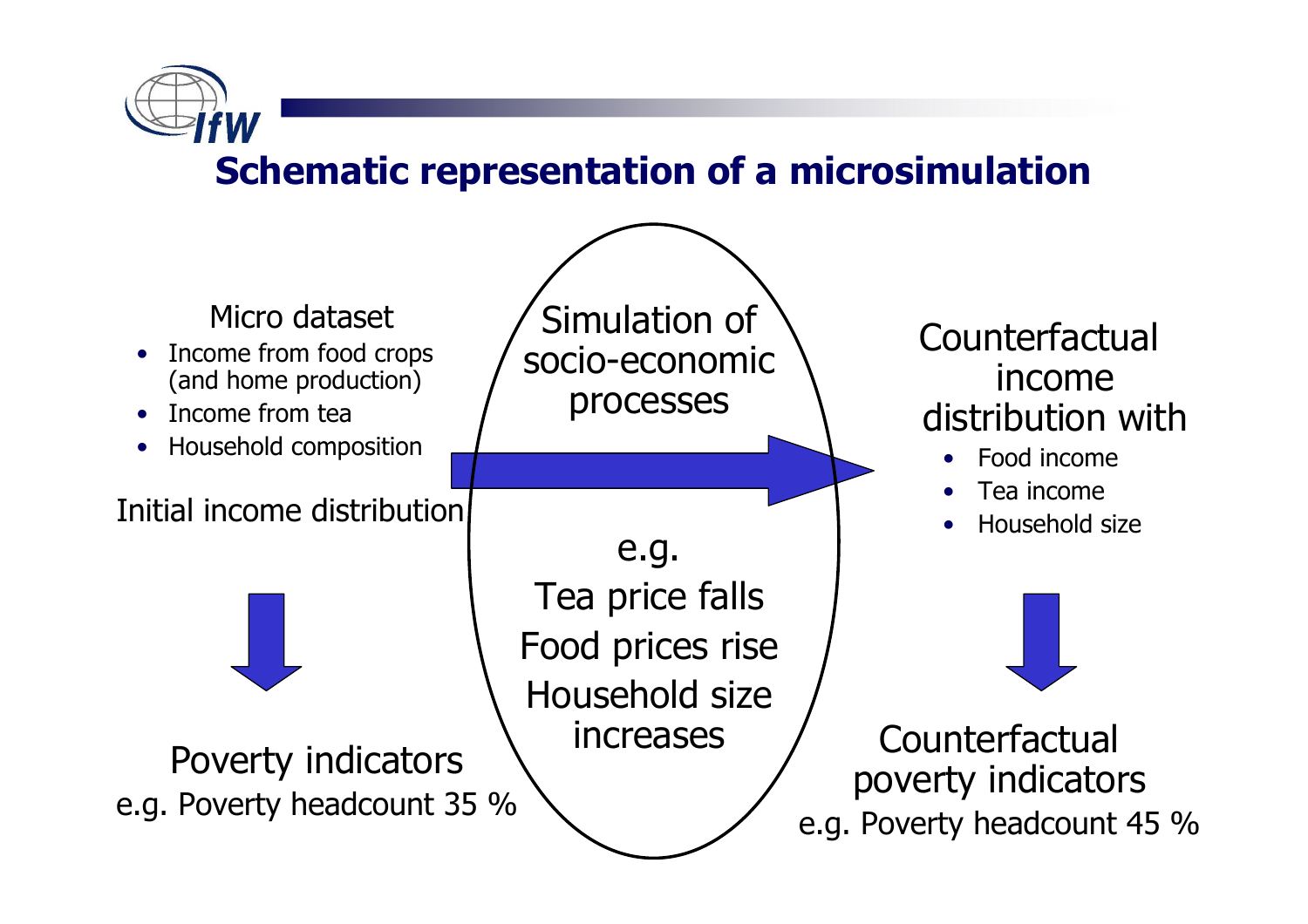

### Microsimulation models for developing countries

- $\bullet$  Most microsimulation models for high-income countries
	- Date back to the 1960s
	- Focus on incidence of tax and social policies
	- Examples: STINMOD (Australia), DYNACAN (Canada), Euromod (EU) etc.
- Microsimulation models for developing countries
	- Relatively recent
	- Focus on income generation (labor market)
	- Applied not only to public policy
	- No need for "multi-purpose" tax and transfer models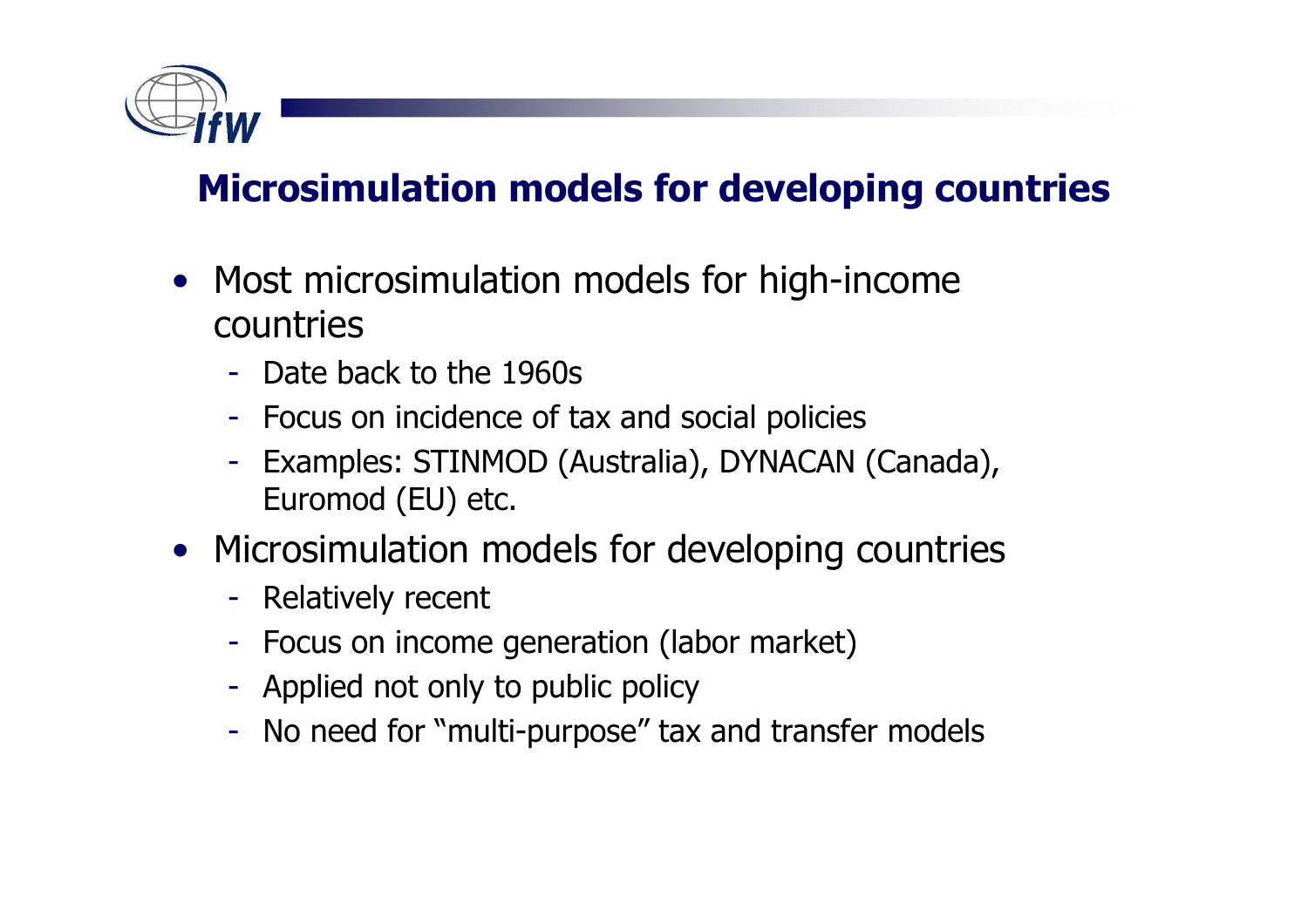

# Classes of microsimulation models

- Micro-accounting (arithmetical) models
	- $\mathcal{L}_{\mathcal{A}}$ Capture 1st order effects
	- $\mathcal{L}_{\mathcal{A}}$  -size  $\mathcal{L}_{\mathcal{A}}$  and  $\mathcal{L}_{\mathcal{A}}$  and  $\mathcal{L}_{\mathcal{A}}$ No behavioral response of microeconomic agent
- Behavioral models
	- -Capture 2nd order effects
	- - Microeconomic agents change behavior in response to price changes
	- $\mathcal{L}_{\mathcal{A}}$ - Can be "reduced-form" or "structural"
- "Dynamic" vs. "static" models
	- $\mathcal{L}_{\mathcal{A}}$  -size  $\mathcal{L}_{\mathcal{A}}$  and  $\mathcal{L}_{\mathcal{A}}$  and  $\mathcal{L}_{\mathcal{A}}$  Typically: "dynamic" = Time dimension, "aging" of information
	- Sometimes: "behavioral" = "dynamic"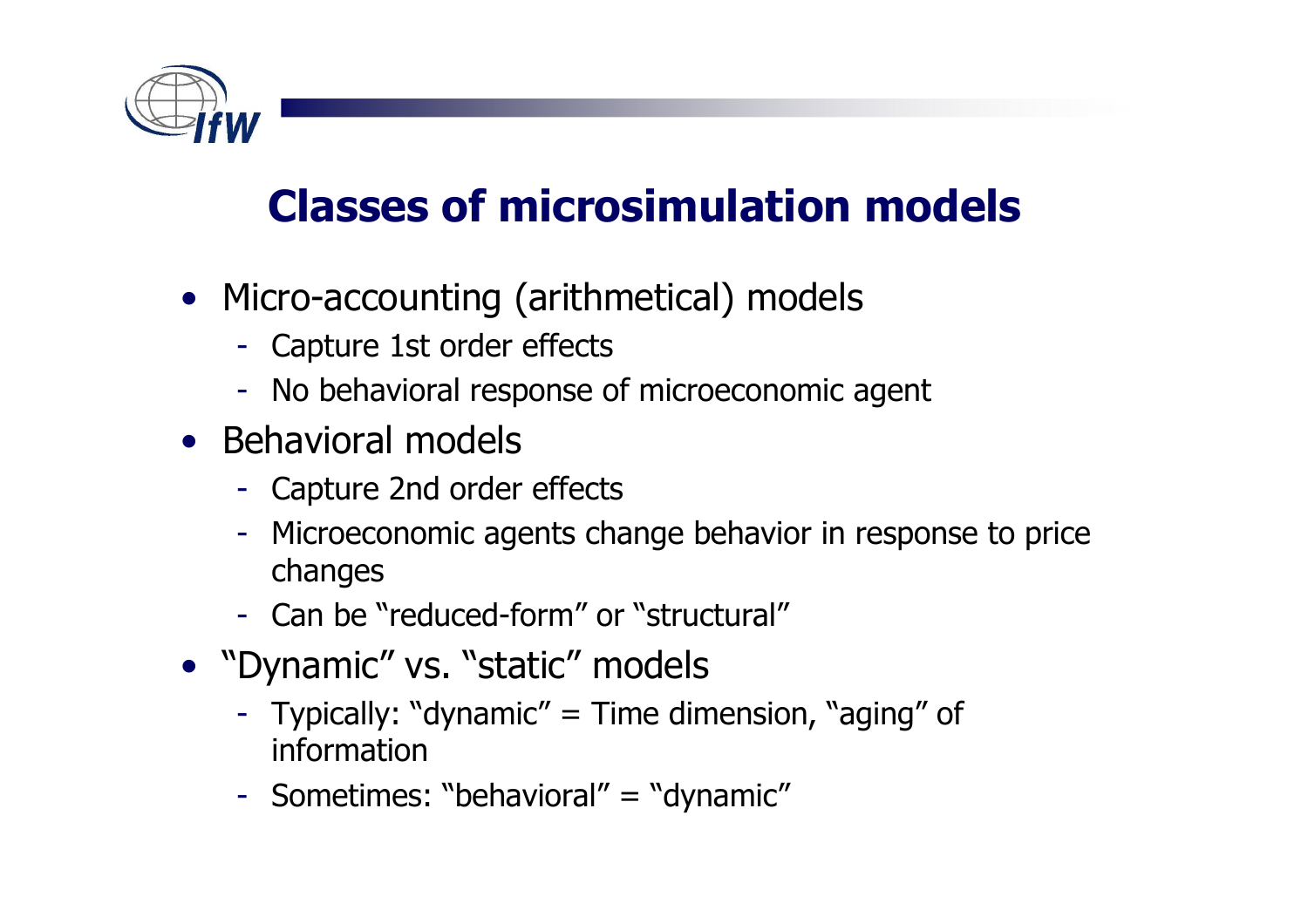

#### Micro-accounting models: Theoretical foundation

- • Basis of every microsimulation: reference distribution computed from survey data
- • To provide a simple formal framework:
	- Indirect utility of household i  $V_i(p, y_i)$   $=$   $U[x^{\scriptscriptstyle M}\left( p, y_i \right)$ **.**<br>. ]<br>]<br>] *M* $V_i(p, y_i) = U[x^M (p, y_i)]$
	- Effect of a marginal change in income  $\Delta V_{i}^{\text{}}=V_{v}^{\text{}}\Delta y_{i}^{\text{}}$  $\sum_{i}$   $=$   $V_{y}^{i}$  $\Delta V_{_{i}}=V_{_{\mathrm{v}}}^{^{i}}\Delta y$
	- "Equivalent" variation of income  $\left(\Delta y\right)_i^* = \Delta V_i^{\ \ /}V_j^i$  $\Delta {\rm v}^{*}=\Delta$
- • Complete equivalence between welfare change and change in income metric (once marginal utility of income has been set)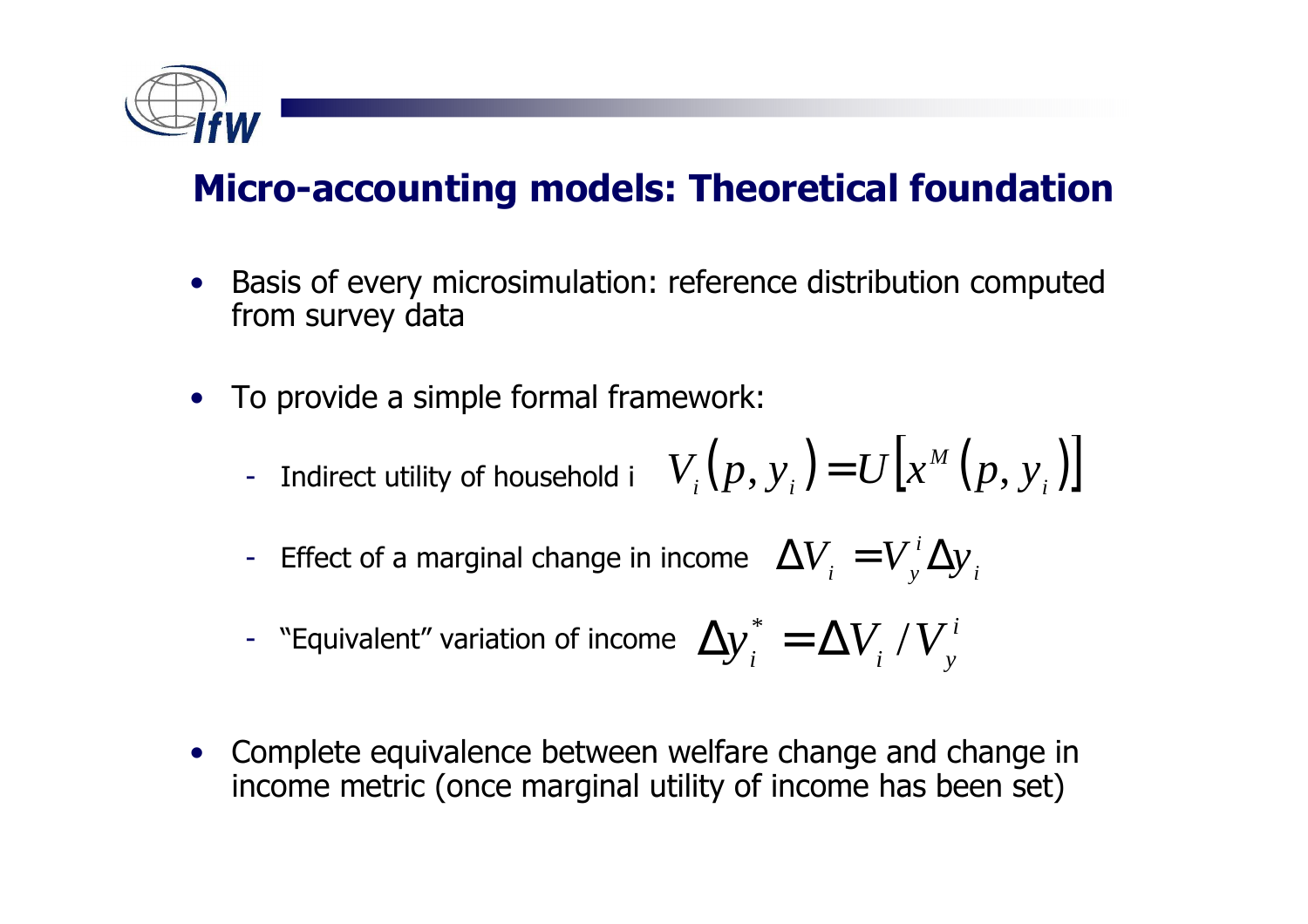

# Impact of a price change

• Policy change that affects prices

 $\Delta$ = $=\sum V_{\scriptscriptstyle ij}\Delta$  *j* $V_{\scriptscriptstyle i} = \sum V_{\scriptscriptstyle ij} \Delta p$  $$ 

• Shepard's lemma $(p, y_i)$ *M j*  $\dot{y}_j = -V_y^i$  $V = -V'x$  $x_{j}$  (  $p$ *y*

• Using 
$$
\Delta y_i^* = \Delta V_i / V_y^i
$$

• **Gives** 
$$
\Delta y_i^* = -\sum_j x_j^i \Delta p_j
$$

• Change in welfare income metric due to price change equal to change in cost of consumption basket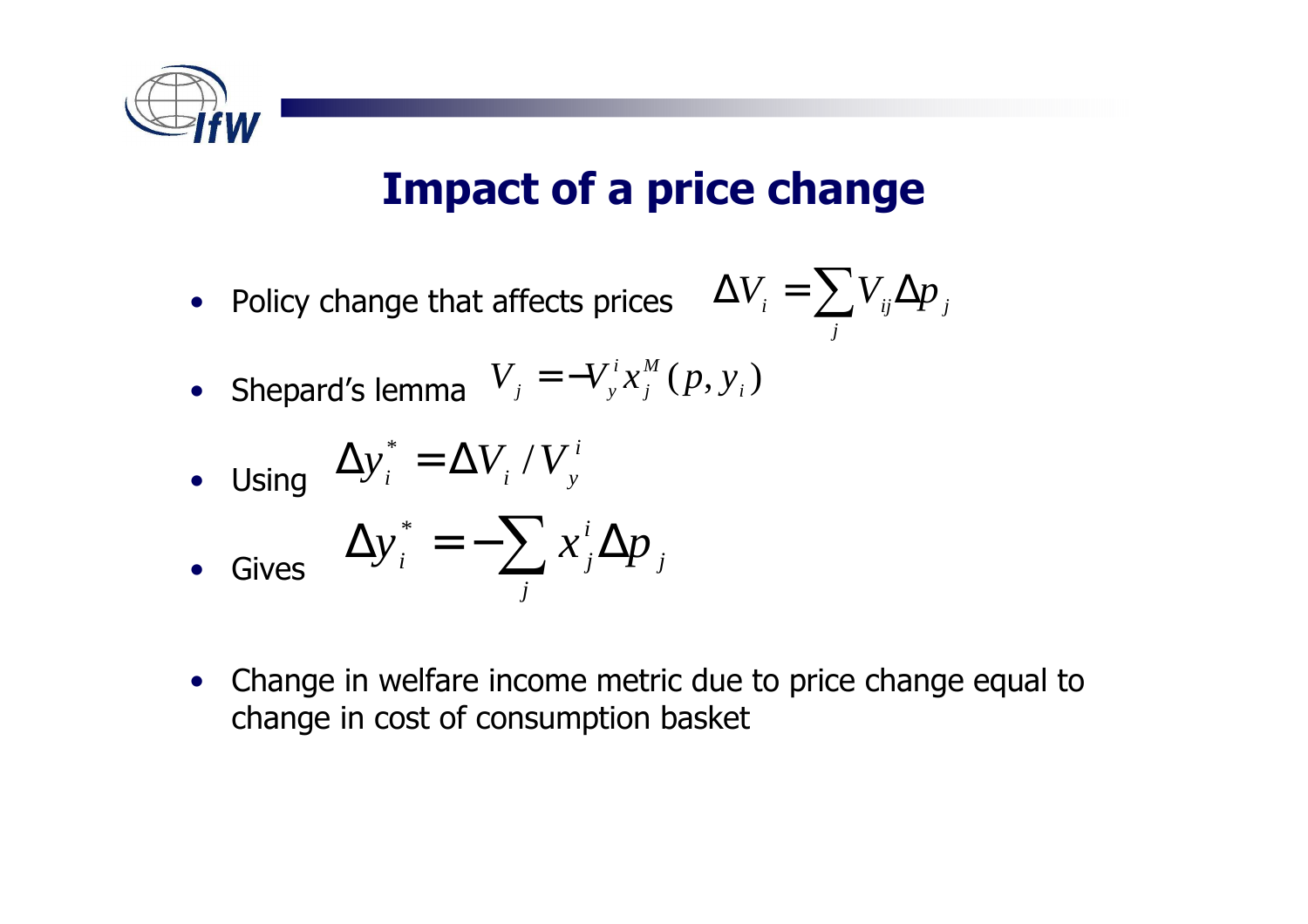

# **Implications**

- Theoretical "justification" of the micro-accountingapproach
- Can be generalized
	- "consumption" of labor or other factors
	- households being a net suppliers of goods
- Note: Consistent with existence of changes in behavior
- Message: Behavioral change can be ignored at the margin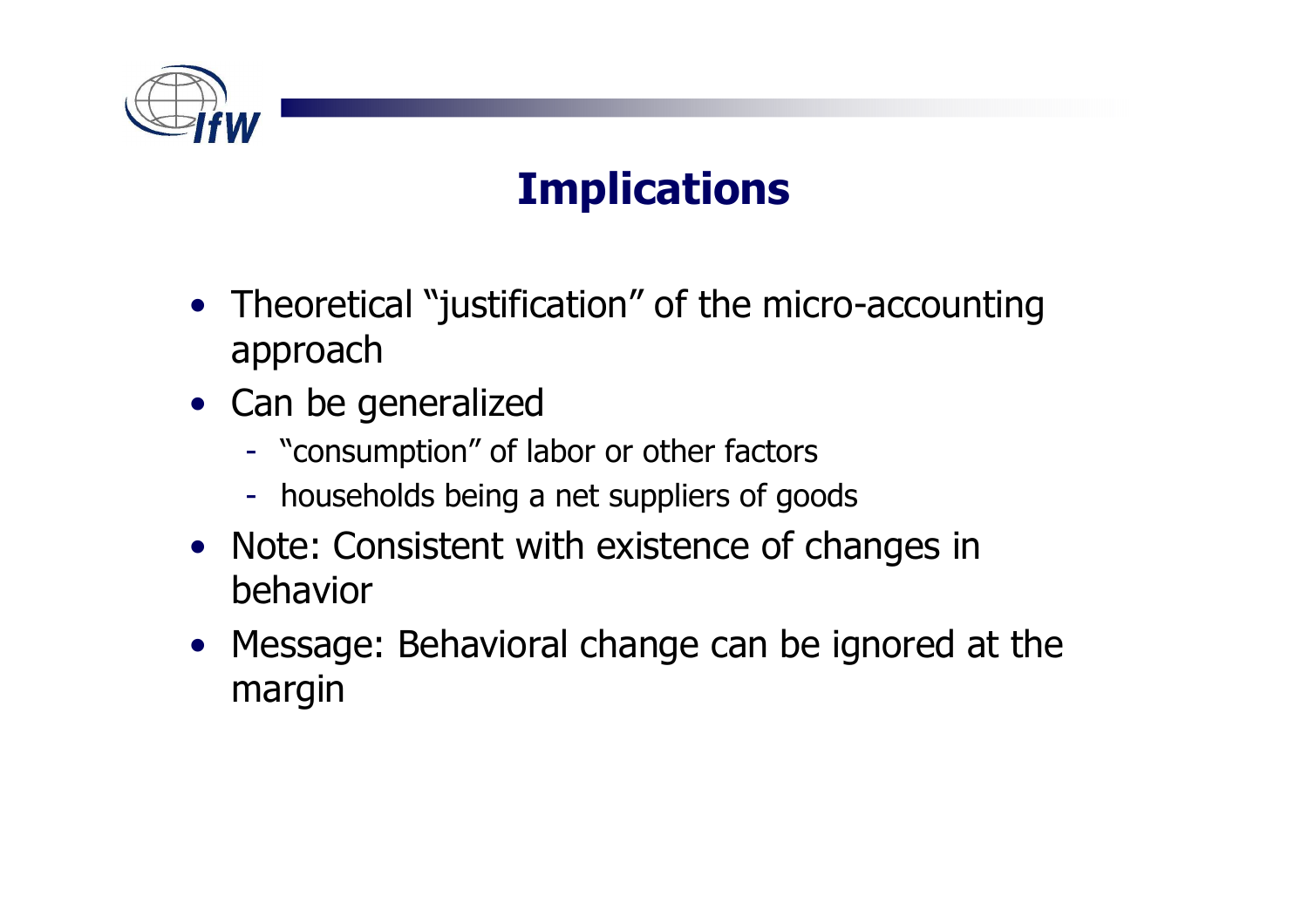

### Micro-accounting in practice

- 1. Prepare the dataset, e.g.
	- - Composition of household income
		- -Unskilled/skilled labor income
		- Capital income
		- -Land income
		- -Taxes, transfers, and subsidies
	- Consumption patterns
- 2. Perform an experiment, e.g. increase in a specific transfer by 10 percent and/or decrease in food prices by 10 percent
- 3. Compare initial and counterfactual income distributions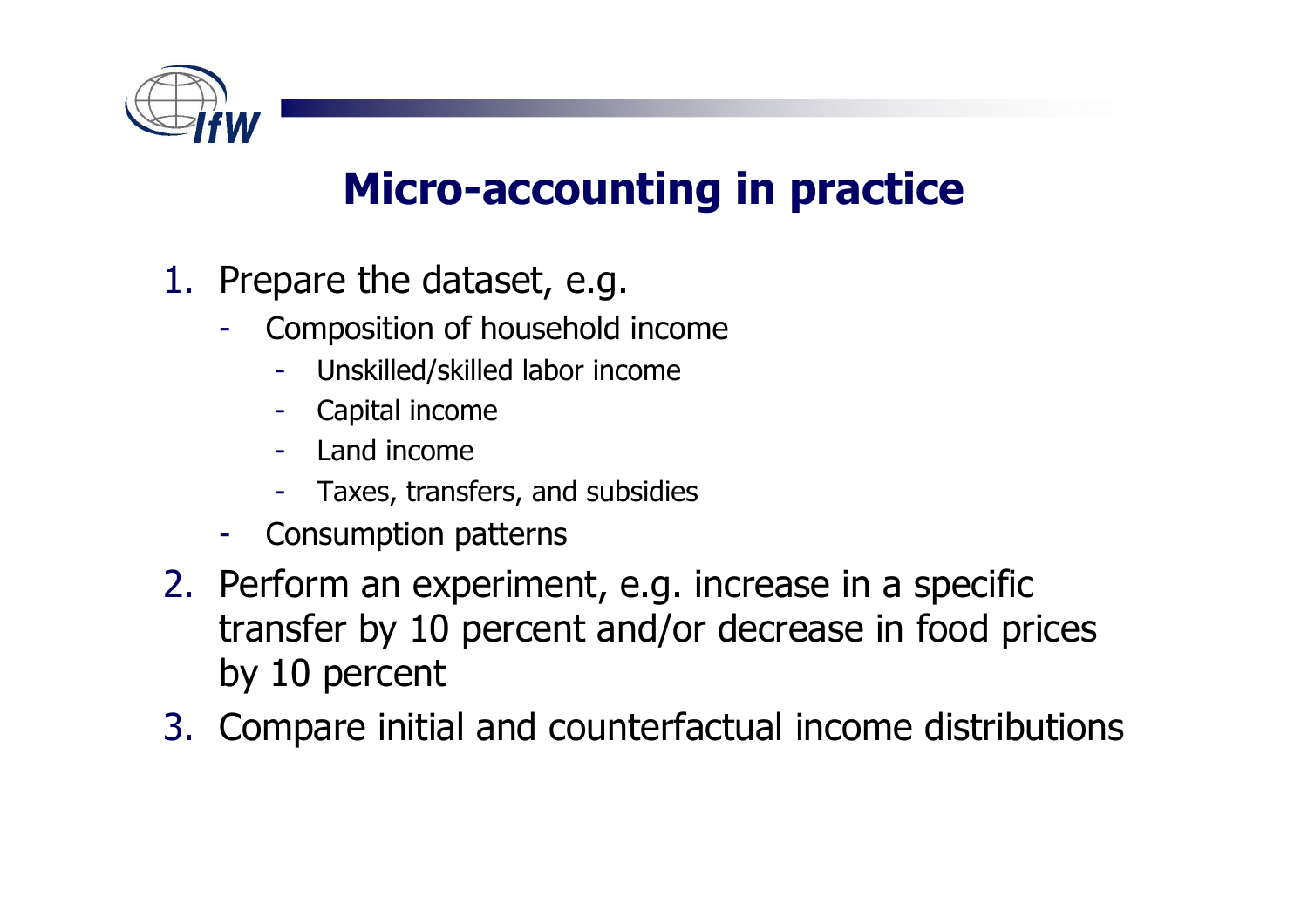

# Some applications

- Many tax and social security microsimulation models have micro-accounting features
	- EUROMOD, STINMOD
- Tax and social policy changes, e.g.
	- Atkinson, Bourguignon, Chiappori (1988): Comparison of<br>incidence of European tax and benefit systems incidence of European tax and benefit systems
- Developing country applications, e.g.
	- McCulloch (2003): The impact of structural reforms on poverty
- Some macro-micro applications (example and further applications later)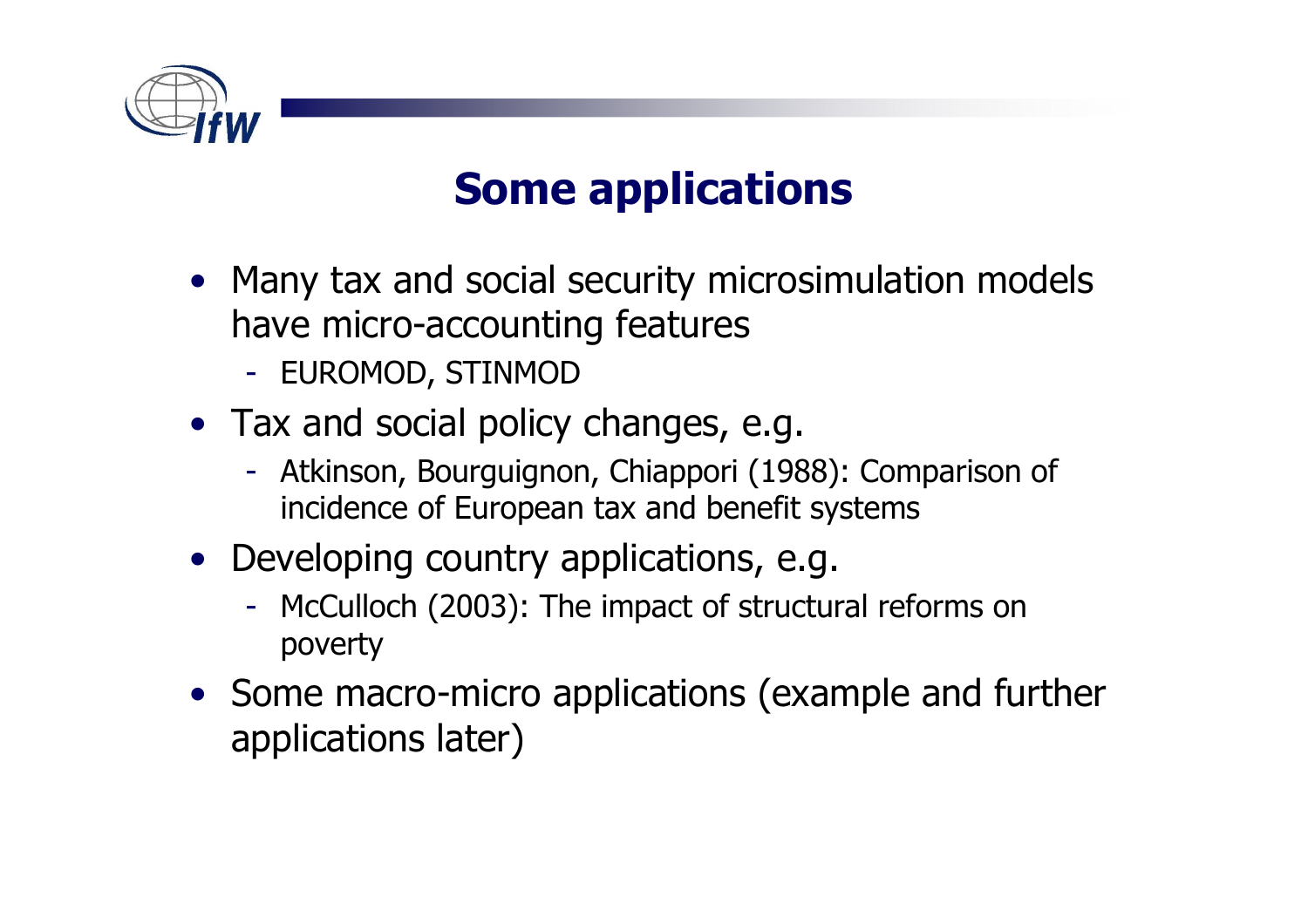

# Micro-accounting

- Advantages
	- Account for household heterogeneity (factor endowments, taxes and transfers, and consumption patterns)
	- Analysis of policy-relevant correlates from survey information, e.g. regions where certain types of households are concentrated
	- Relatively easy to implement
- •**Disadvantages** 
	- Not adequate for non-marginal changes
	- Typically, households' factor endowments fixed only the<br>returns change (labor sunnlyl) returns change (labor supply!)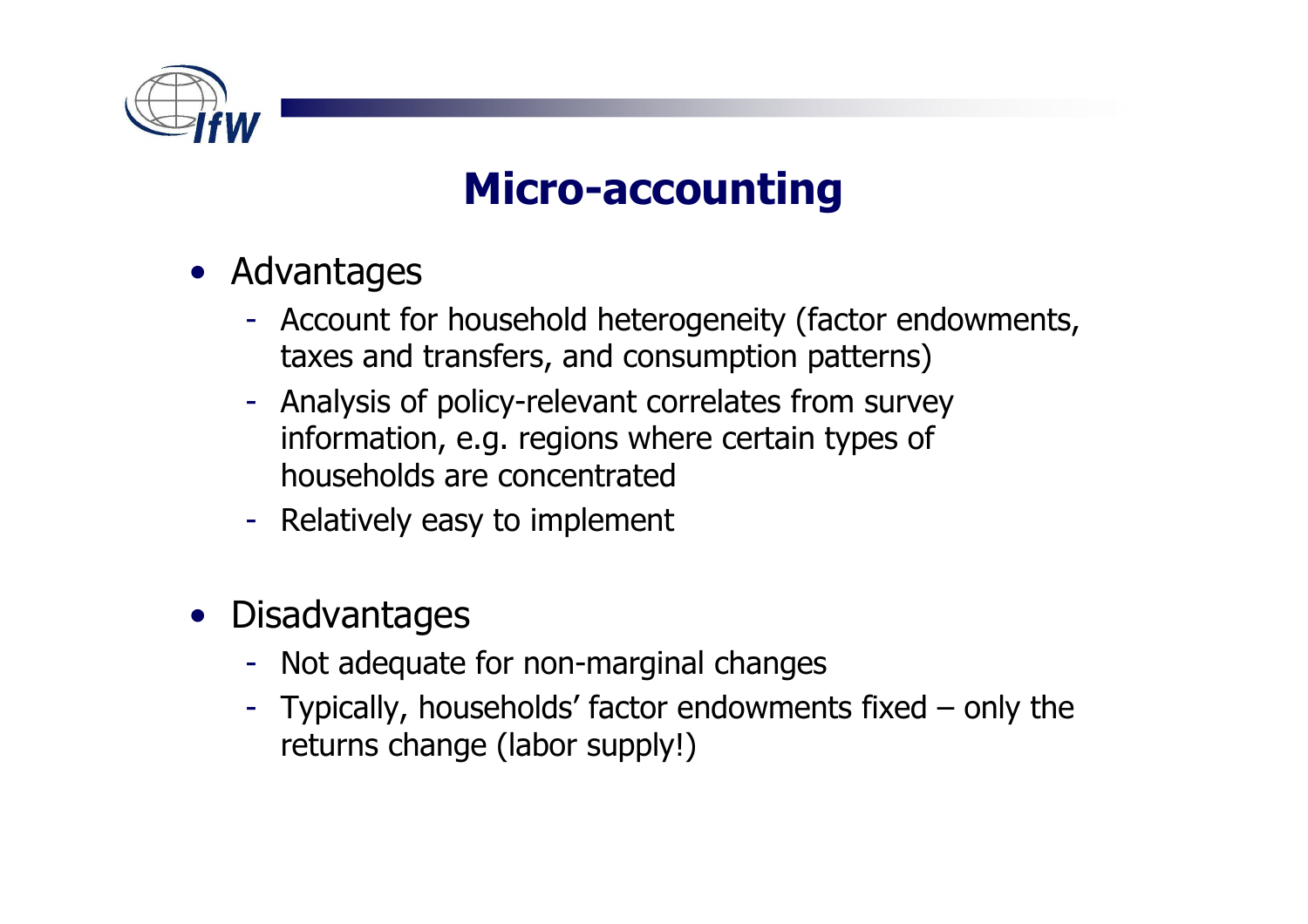

# Behavioral models

- Households respond to changes in prices/endowments
- •Non-marginal effects
- Types of responses
	- Consumption: Quantity changes
	- Labor market
		- Labor supply
		- Occupational/sectoral choices (formal vs. informal)
		- Migration
	- Demographic behavior: Fertility and mortality
	- Education: Schooling choices
- Operationalization: Estimation of econometric model or calibration (or both)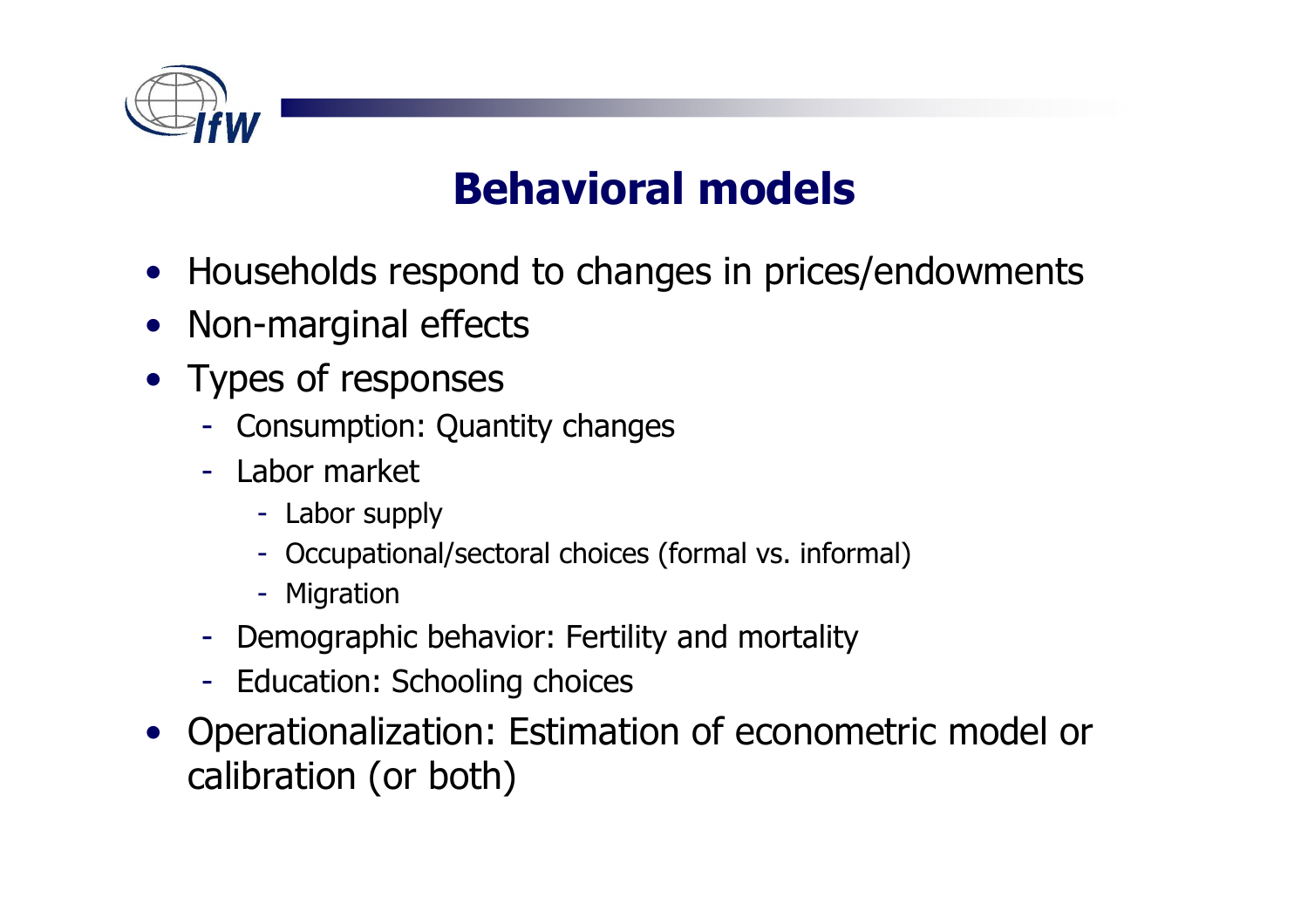

### Reduced form vs. structural econometric models

- Reduced form
	- AA-NAC SAA Ad-hoc specification: Put all relevant variables on the right hand side (rhs) of the equation
- Structural model
	- Specific functional form to be estimated
- Example: Rural-urban migration
	- Direct and "earnings potential" effect of education
	- Structural model: Rural-urban earnings differential on rhs
		- Estimate two coefficients
		- the coefficient of earnings differences between rural an urban areas and another one for the direct effect
	- Reduced form model: Just education on the rhs
- Structural models: Identification problems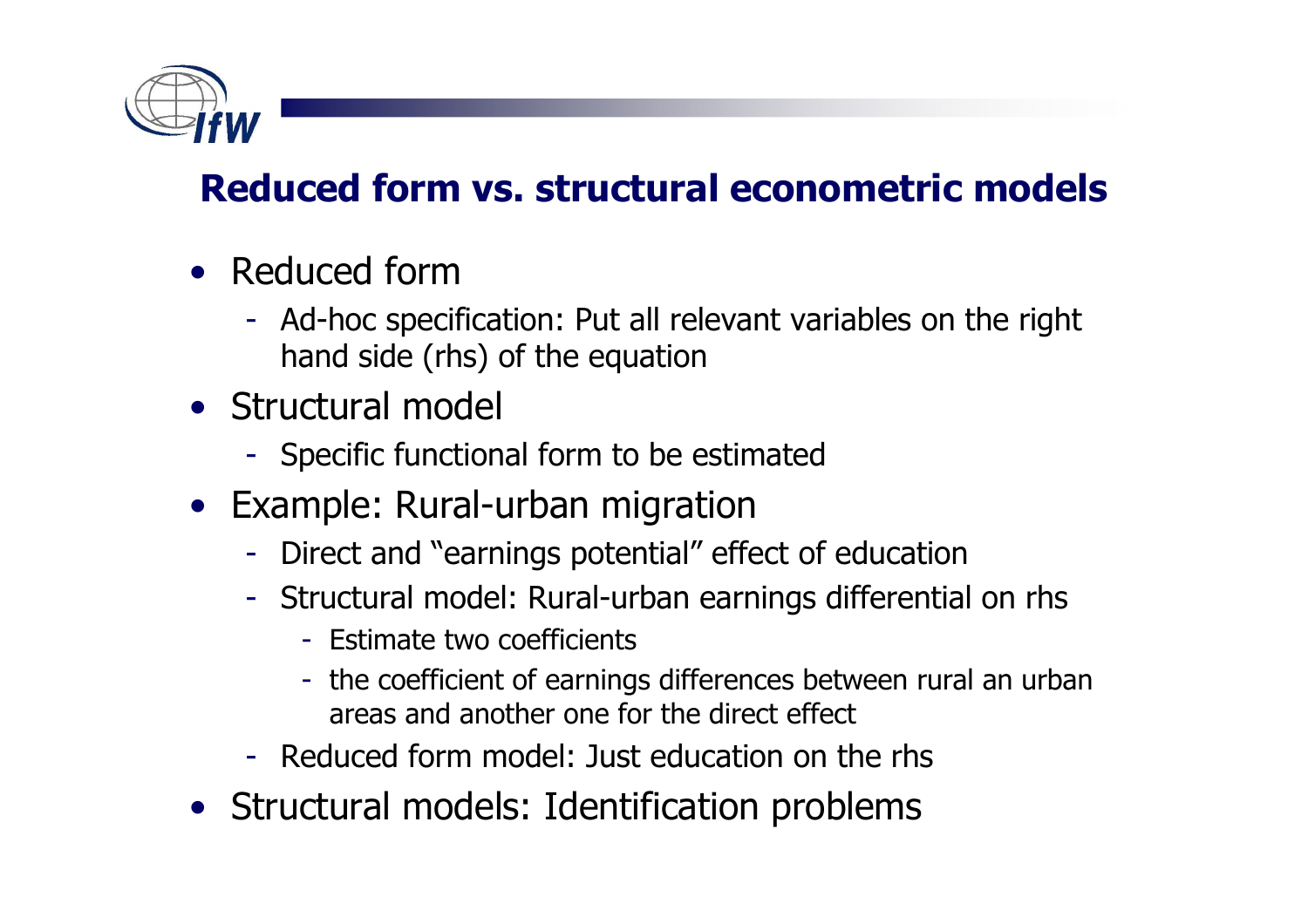

# Behavioral models in practice

- 1. Prepare the database
- 2. Specify the logical economic structure of the model
- 3. Estimate (or calibrate) the behavioral relationships, e.g.
	- -Occupational choice model (inactive – informal – formal)
- 4. Perform experiment, e.g.
	- -10 % decrease of formal employment
- 5. Compare initial and counterfactual income distributions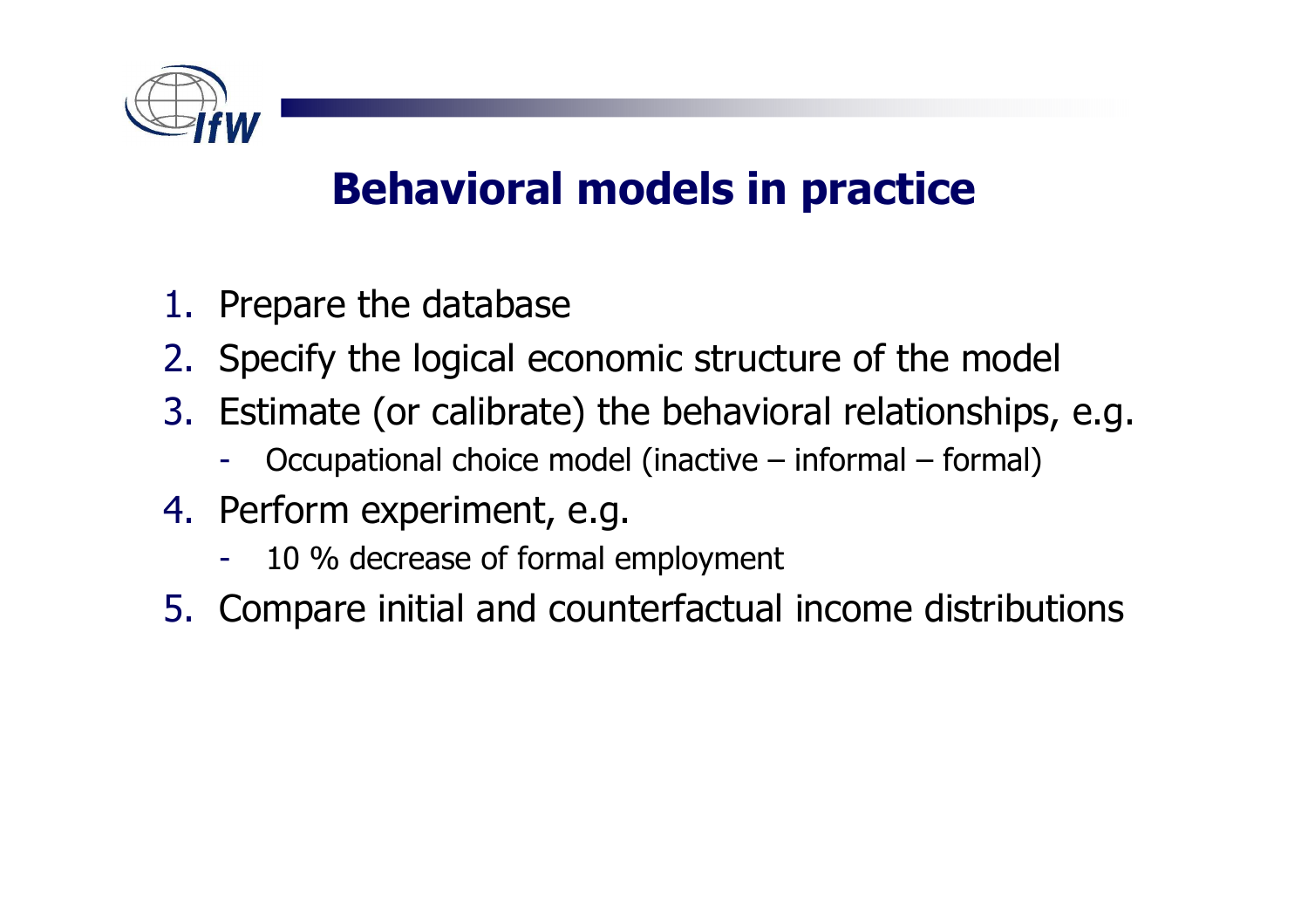

#### Example: Income generation model for Bolivia

- 1. Logic structure of the model: Make occupational choices (formal vs. informal employment) and earn wages/profits accordingly
- 2. Estimated model:
- • Component I: Choice model formal vs. informal employment
	- Estimated separately for heads, spouses, and others using logit
- • Component II: Income equations
	- Unskilled/skilled (formal) wages
	- Informal profits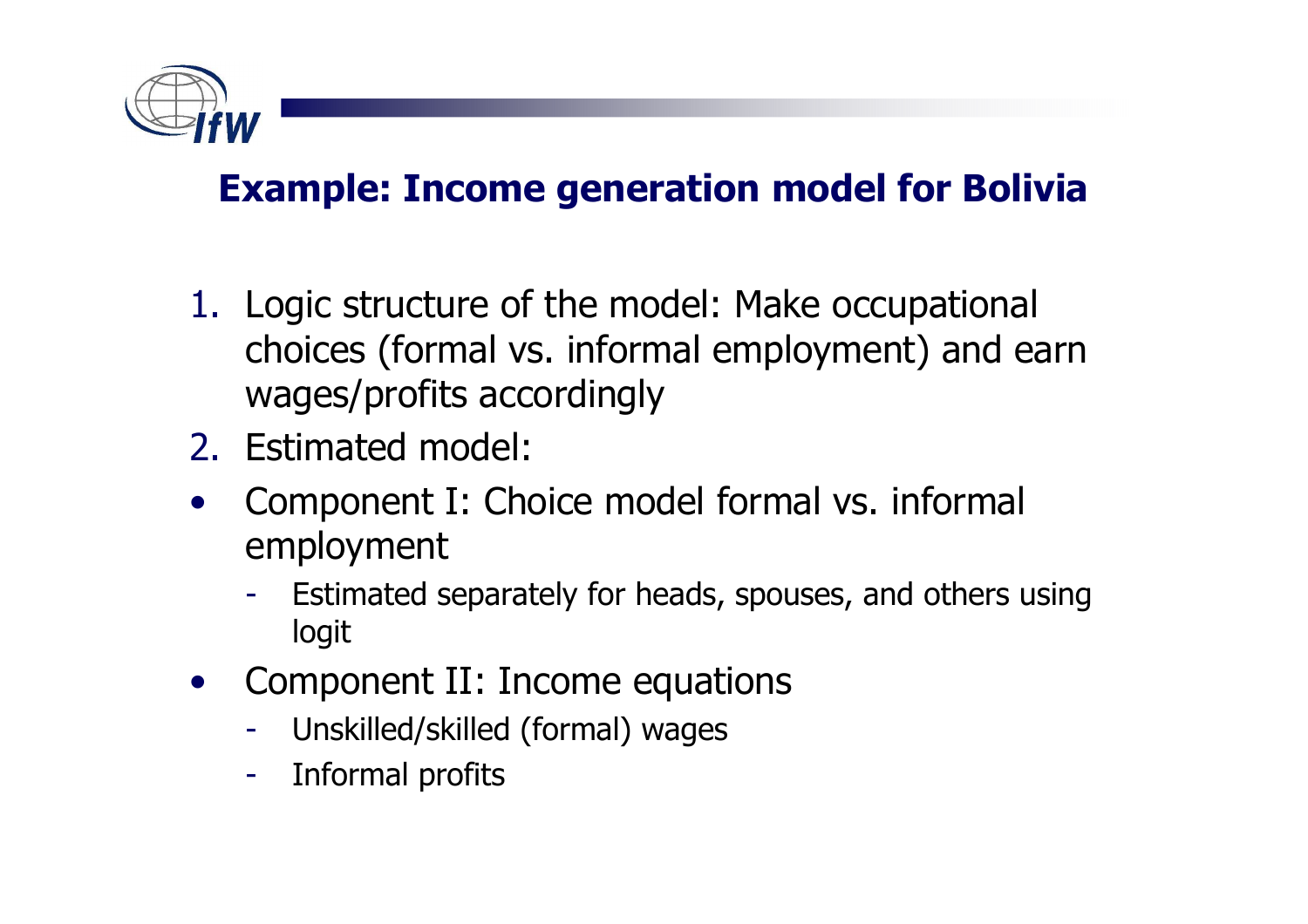

#### Example of estimation results: Income equations

|           | log          | log skilled  | informal    |
|-----------|--------------|--------------|-------------|
|           | unskilled    | wage         | profits     |
| education | 0.084        | 0.152        | 0.059       |
|           | $(9.16)$ **  | $(13.53)$ ** | $(8.64)$ ** |
| exp       | 0.051        | 0.057        | 0.038       |
|           | $(11.20)$ ** | $(7.96)$ **  | $(8.44)$ ** |
| exp2      | $-0.001$     | $-0.001$     | $-0.001$    |
|           | $(9.54)$ **  | $(4.72)$ **  | $(8.20)$ ** |

Robust t statistics in parentheses\* significant at 5%; \*\* significant at 1%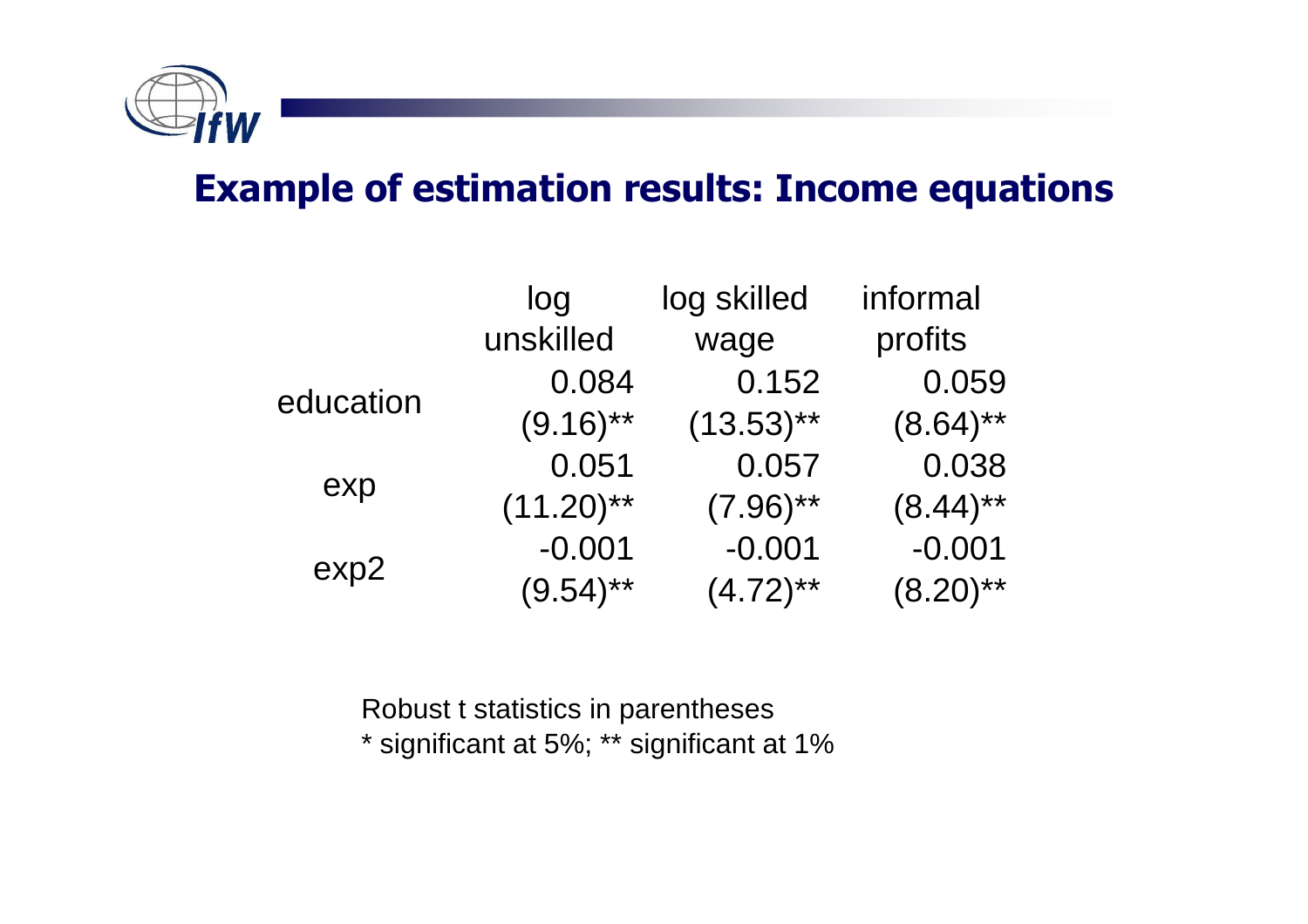

### A flavor of simulation results

|                             | P <sub>0</sub> | P1     | <b>Theil</b> |
|-----------------------------|----------------|--------|--------------|
| Initial                     | 50.8           | 23.5   | 63.3         |
|                             | Point change   |        |              |
| 5 % point decline in formal |                |        |              |
| share unskilled             | 0.7            | 0.5    | $-1.2$       |
| 5% point decline in formal  |                |        |              |
| share skilled               | 1.7            | 0.9    | 1.2          |
| 10 % increase unskilled     |                |        |              |
| wages                       | $-0.9$         | $-0.7$ | $-1.1$       |
| 10 % increase skilled       |                |        |              |
| wages                       | $-0.7$         | $-0.4$ | 2.4          |
| 10 % increase in informal   |                |        |              |
| profits                     | -1.6           | -1.1   | $-1.3$       |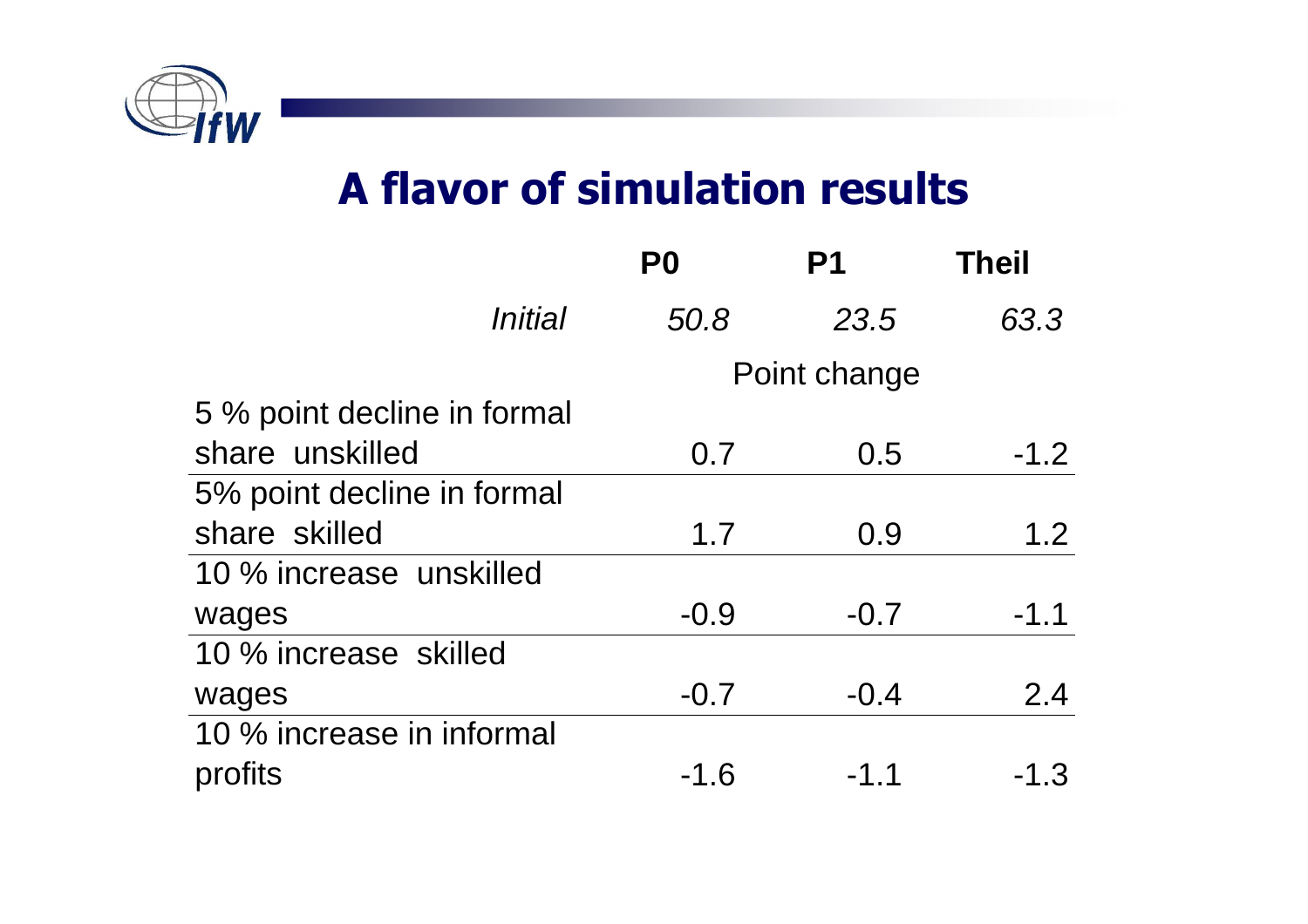

# Some applications

- Tax and benefit reforms
	- With focus on labor supply response
		- E.g. Blundell et. al (2000): Impact of working families tax credit
	- Numerous studies on indirect tax reforms with focus on consumption responses (based on estimated demand systems)
- Developing country applications, e.g.
	- Ferreira and Leite (2002): Distributional effects of -<br>Educational expansion in Brazil educational expansion in Brazil
	- Bourguignon, Ferreira, Leite (2003): Distributional and poverty effects of Bolsa Escola
- Some macro-micro applications (later)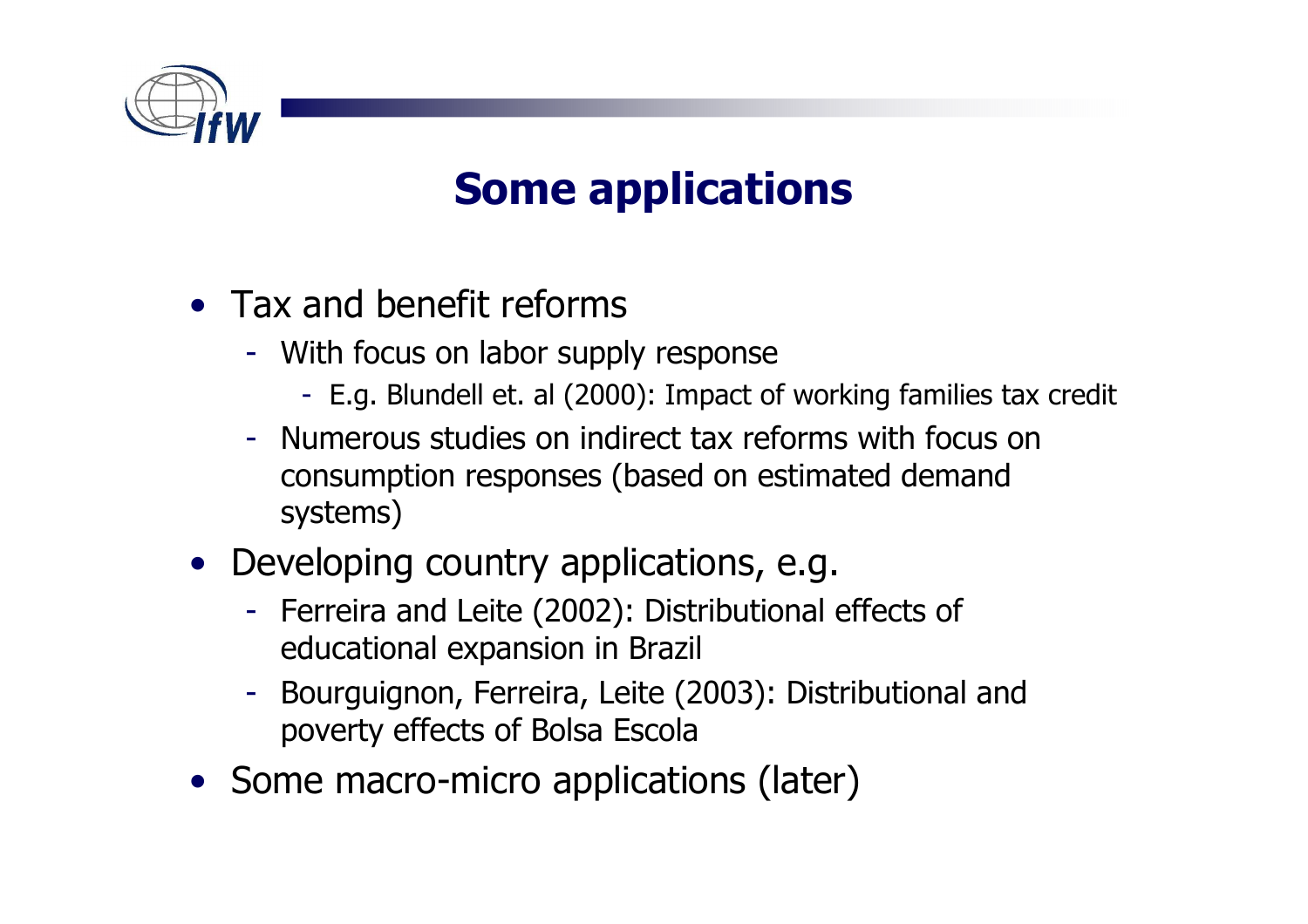

#### Problems and disadvantages of behavioral microsimulations

- Models require substantial investment
	- No "multi-purpose" microsimulation model
	- In some instances, micro-accounting methods may be more practical
- Models based on estimated relationship: Lucas critique applies and should be taken serious
	- Non-marginal changes
	- Long time spans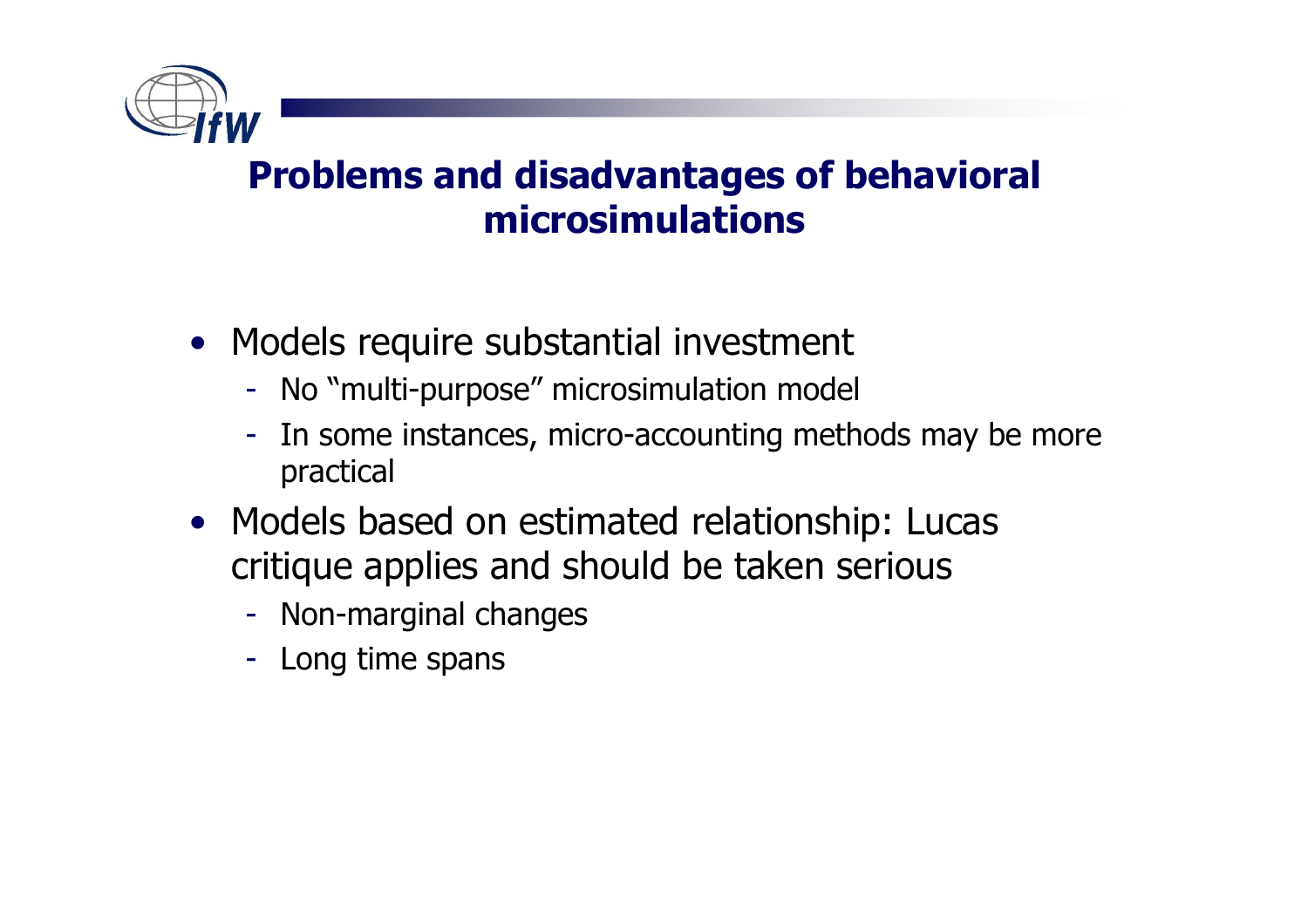

#### Problems and disadvantages of behavioral microsimulations

- Assumption 1: Time effect = Cross-sectional effect
	- Models estimated on cross-sections, but simulations dynamic
- Assumption 2: Transition modeled based on state comparisons
	- Choice models often based on state comparisons (informal vs. formal) … not necessarily appropriate to model transition (from informal to formal)
- Labor supply models and Roy-type income generation model possibly inappropriate for rural settings
	- Lack of markets
	- Income diversification
	- Cumulative dynamics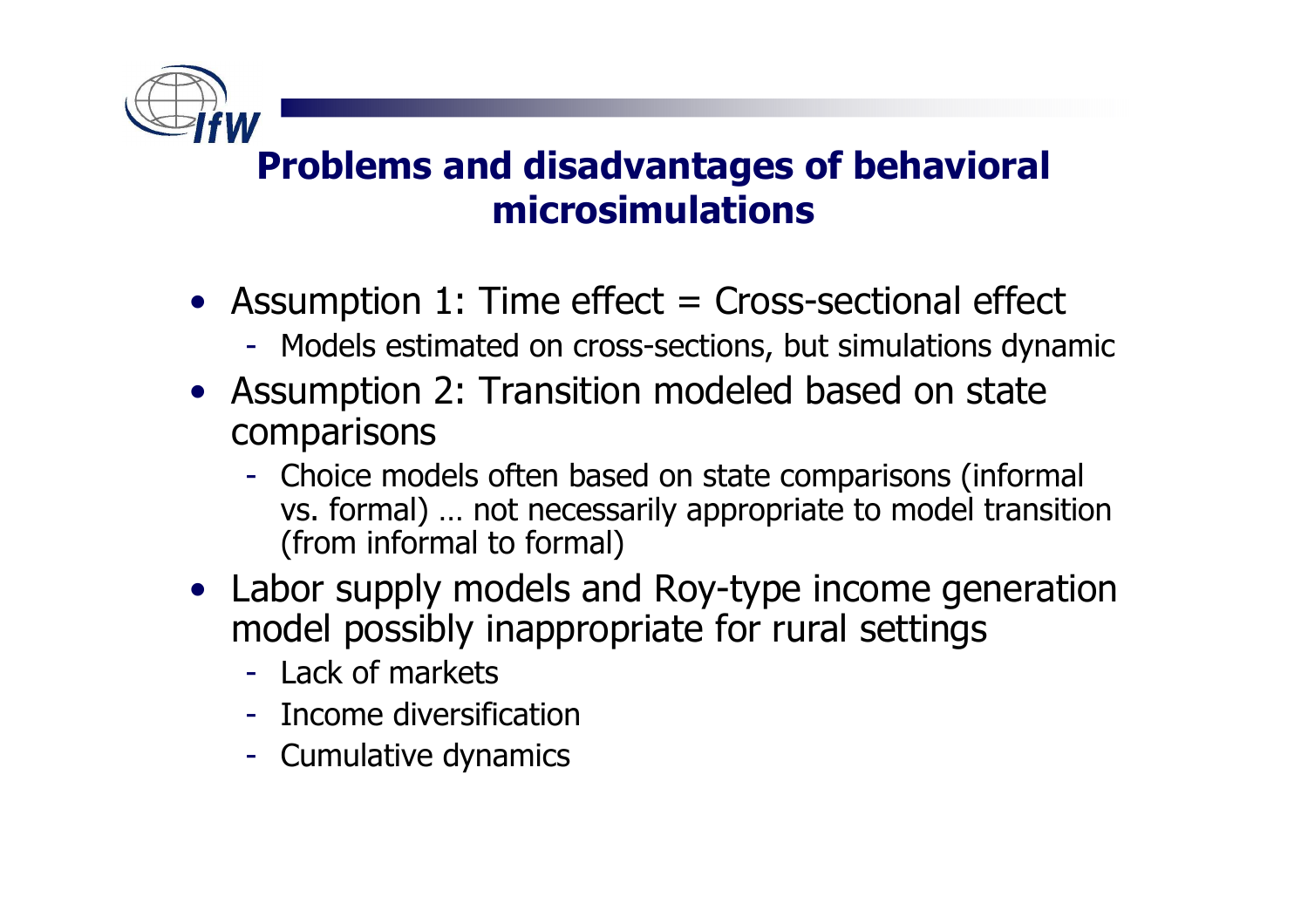

# Dynamic microsimulations

- Add a time dimension, "aging" of information
- Model changes in demo-economic behavior and demographic processes
	- Age structure
	- Human capital accumulation
- Typically based on various data sources
	- Standard household surveys
	- Demographic and health surveys
	- Census information
	- Population projections
- May have behavioral and "accounting" components
- Can be combined with income generation models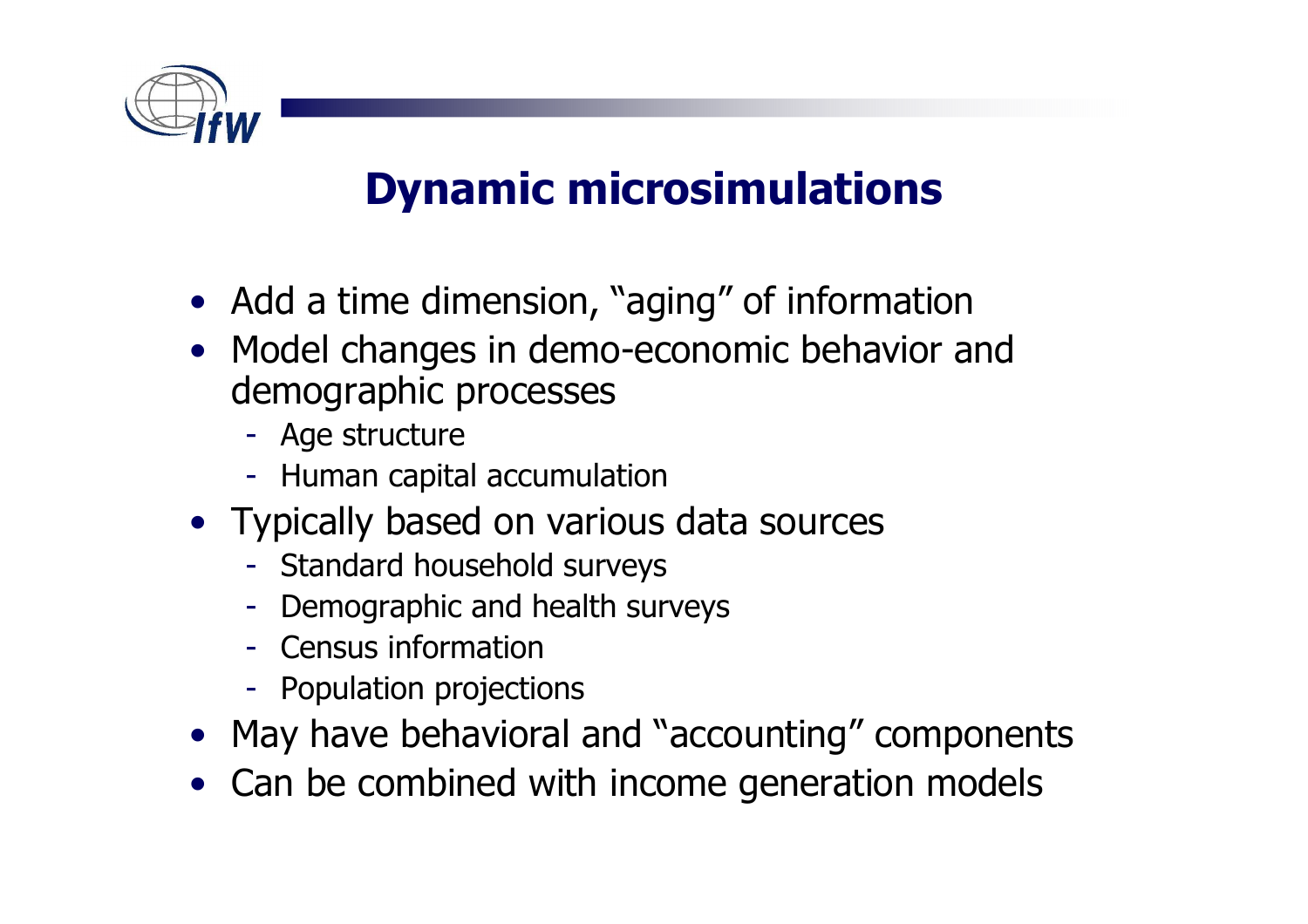

# Dynamic microsimulations in practice

- 1. Prepare and combine datasets
- 2. Define procedures to "age" information
	- Specify and estimate behavioral relationships -
	- $\mathcal{L}_{\mathcal{A}}$  -size  $\mathcal{L}_{\mathcal{A}}$  and  $\mathcal{L}_{\mathcal{A}}$  and  $\mathcal{L}_{\mathcal{A}}$  Introduce "static" procedures, e.g. reweighting of household weights
- 3. Validation
- 4. Perform experiments
- 5. Compare initial and counterfactual income distributions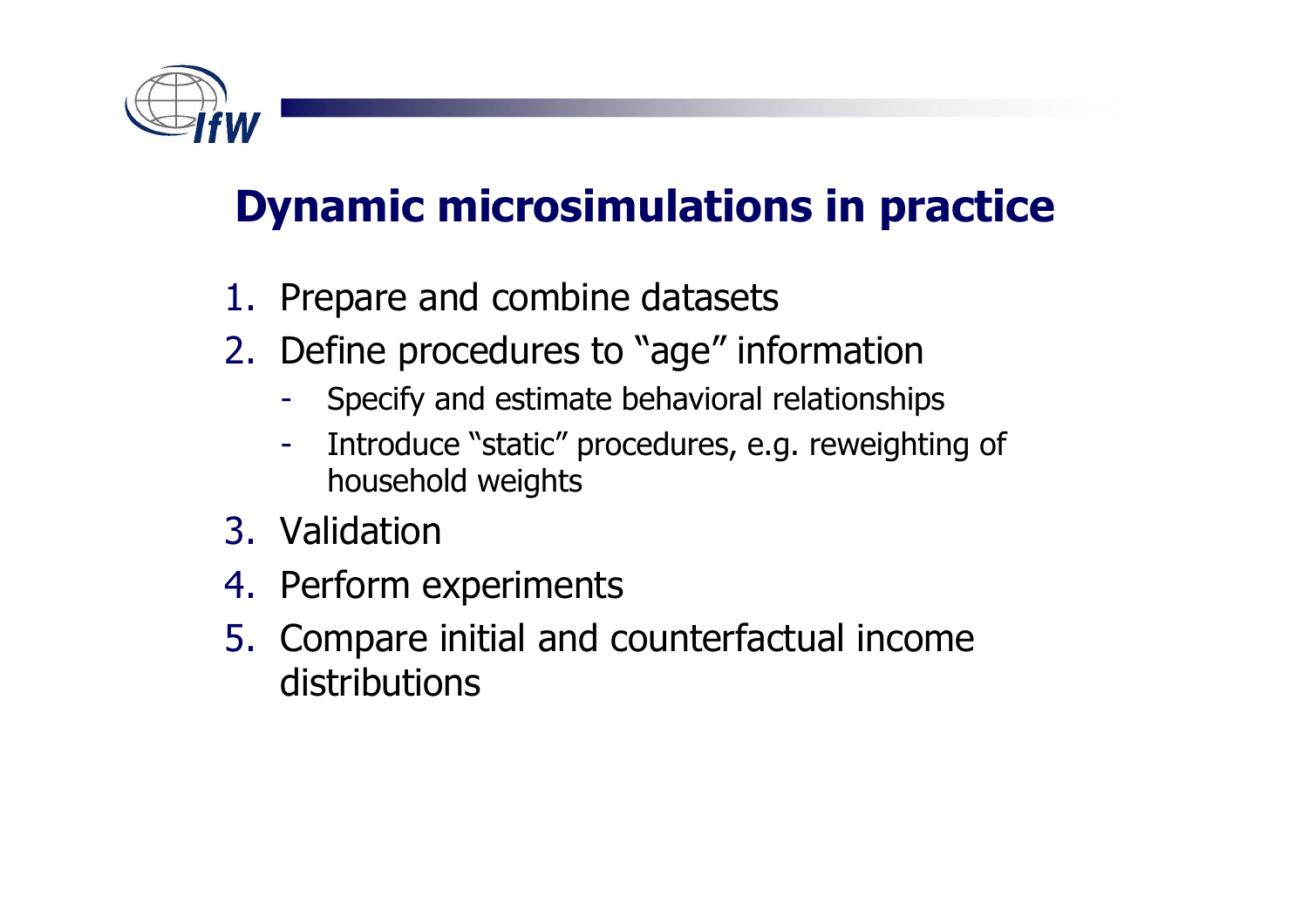

#### Example: Dynamic microsimulation for Côte d'Ivoire

- Dynamic microsimulation model for Côte d'Ivoire
- For each year of a period of 15-25 years, the model produces income distributions
- Model simulates on individual level
	- Fertility
	- Marriage
	- Household formation
	- Mortality
	- Migration
	- School enrollment of children
	- Labor supply and earnings
- Validated on historical data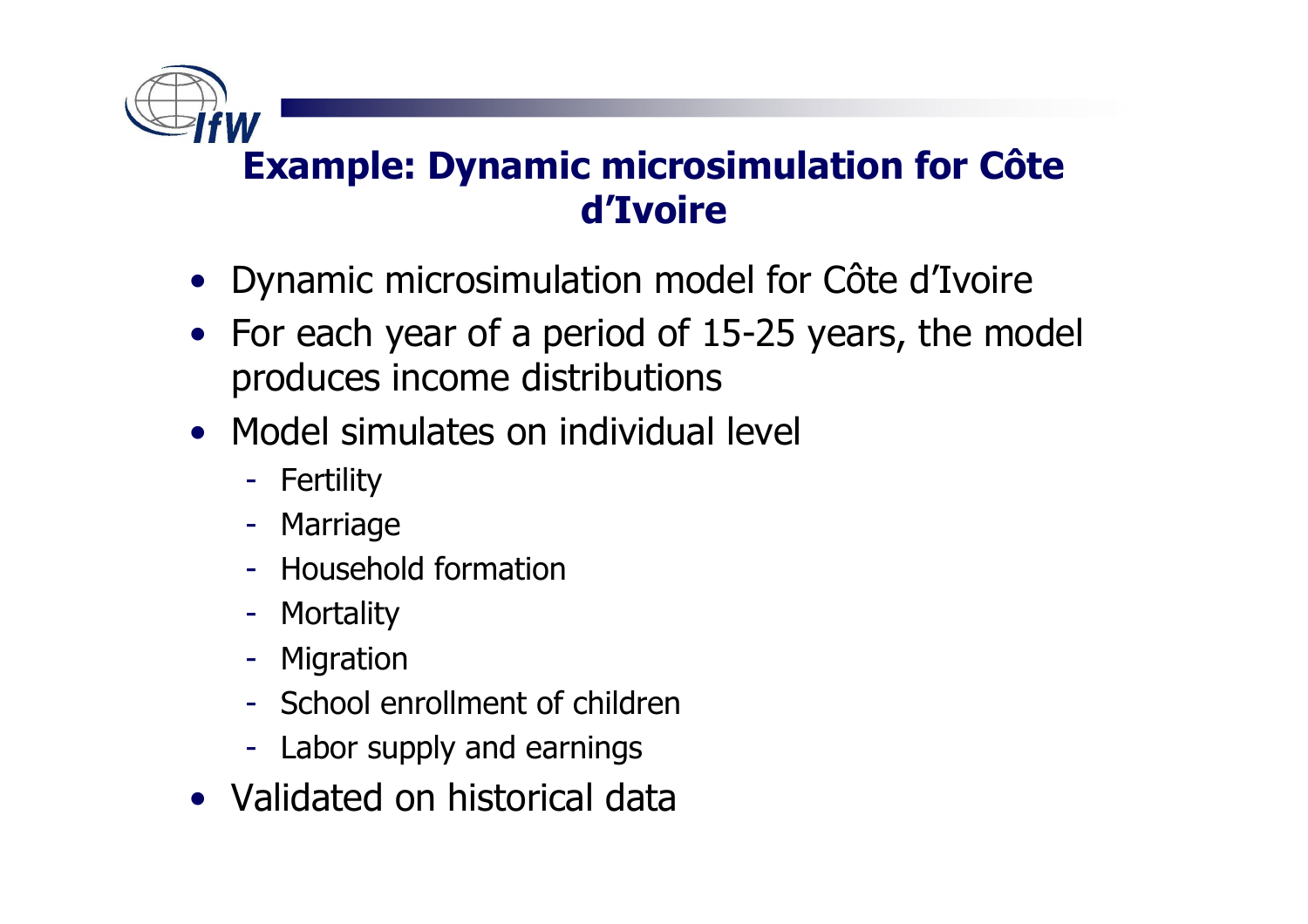

# A flavor of simulation results

- Dynamic microsimulation used to analyse economic<br>impact of educational policies Grimm (2005) impact of educational policies – Grimm (2005)
- A flavor of results: Only reforms that include a huge adult literacy program focused on women and the rural population will dramatically reduce illiteracy
- Growth effects of such a program
	- Growth gain (obviously) depends on the changes in the returns to education
		- 0.3 point gain if returns to education are constant
		- -0.9 point loss if returns decrease
		- 1.8 point gain if returns increase
	- Growth gains are 0 if informal sector share remains constant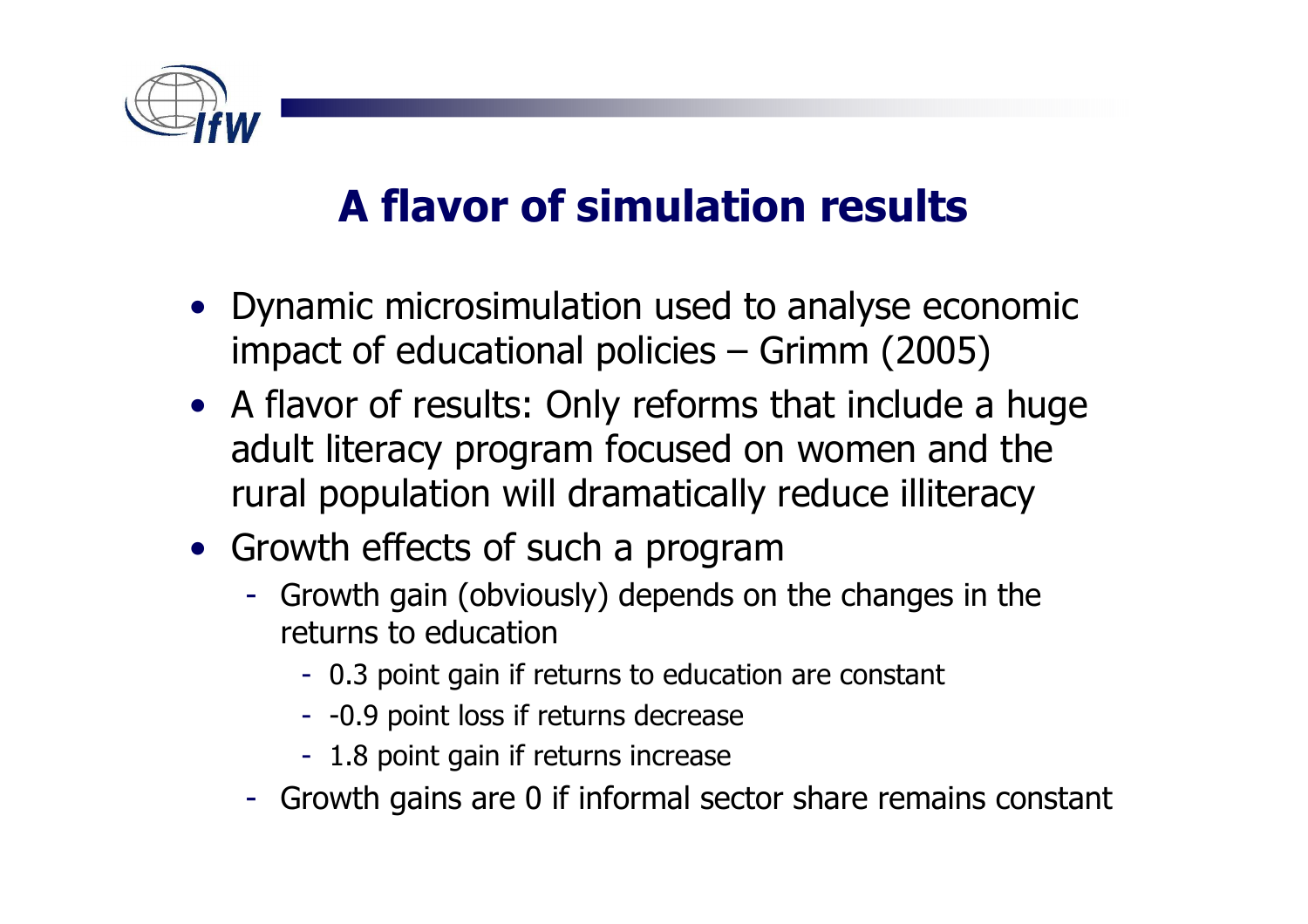

## Some applications

- Several dynamic microsimulation models for tax and social policy analysis for developed economies
- To my knowledge: Except for Cogneau and Grimm<br>(2002) and Grimm (2005) none in develoning (2002) and Grimm (2005) none in developing countries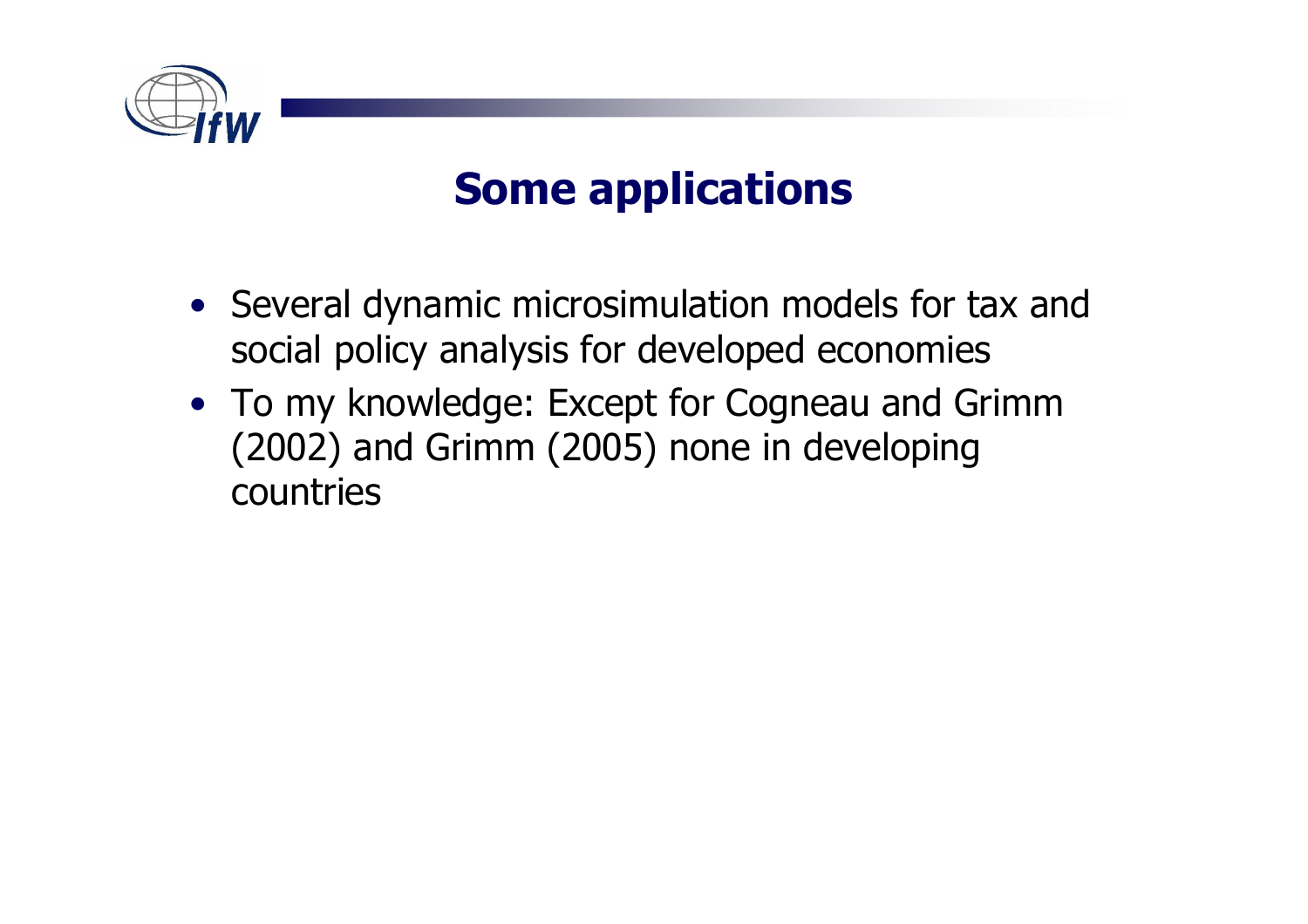

# Problems of dynamic microsimulations

- Projection of long-term demo-economic developments without modeling "growth"
	- Structural change
	- Interaction between growth and endowments (e.g. changes in educational endowments not exogenous)
- The "constant parameter" assumption may be even more problematic
	- Model parameters are often estimated from cross-sectional data
- Lack of focus
	- Possibly overambitious to aim at an empirical model of socio-economic change in all its facets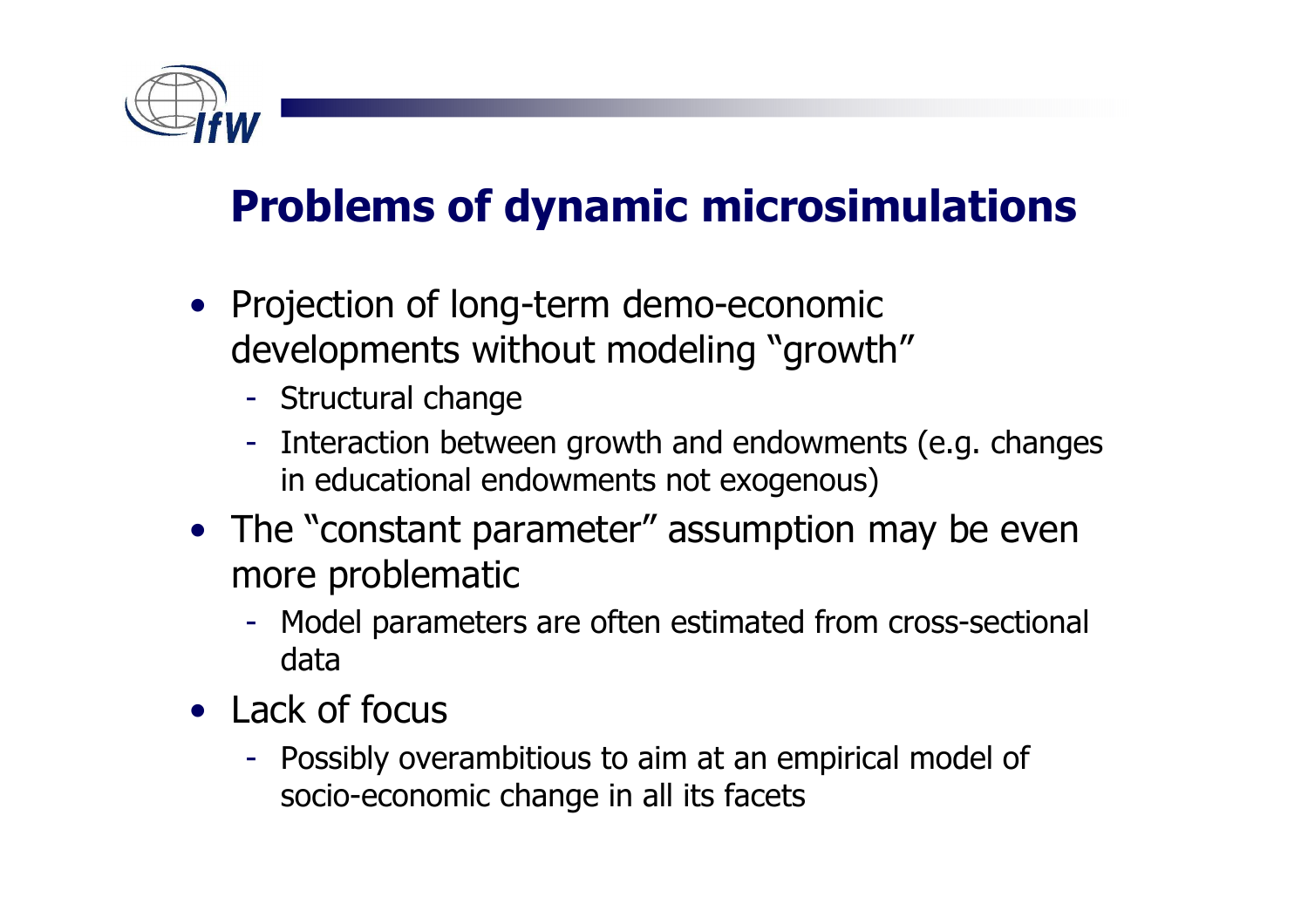

### Macro-micro models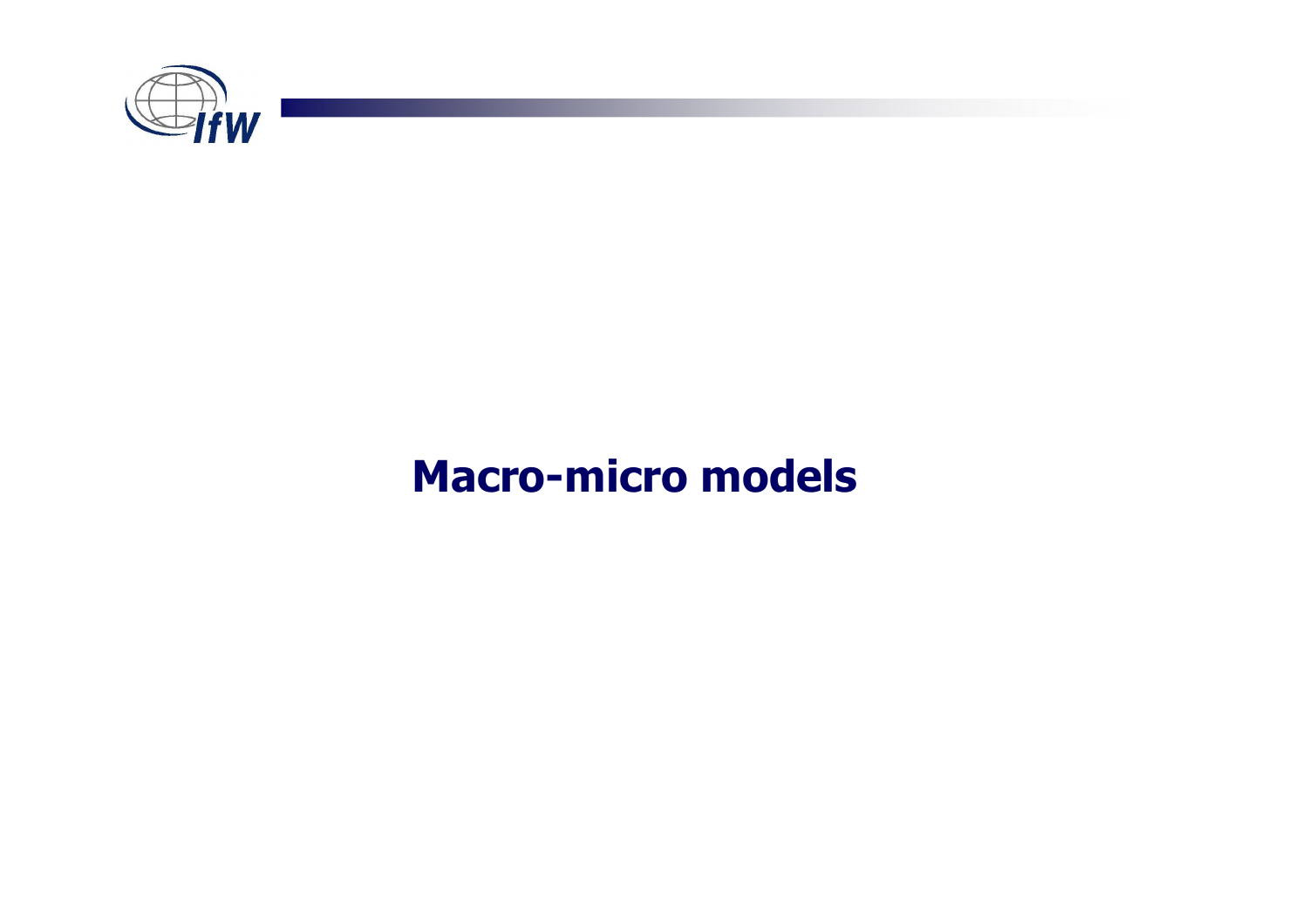

# Why combine macro and micro tools?

- Account for heterogeniety<br>- MACPO models use represe
	- $\mathcal{L}_{\mathcal{A}}$ - MACRO models ...use representative agents and fail to<br>account for intra-groun inequality account for intra-group inequality
	- $\mathcal{L}_{\mathcal{A}}$ - MICRO models ...take into account the full heterogeniety of<br>the poplulation the poplulation
- Capture non-linearities
	- $\mathcal{L}_{\mathcal{A}}$  -size  $\mathcal{L}_{\mathcal{A}}$  and  $\mathcal{L}_{\mathcal{A}}$  and  $\mathcal{L}_{\mathcal{A}}$ - MACRO models ... have difficulties to capture non-linearities<br>of individual behaviour of individual behaviour
	- MICRO models ... can easily model discrete choices on<br>individual level individual level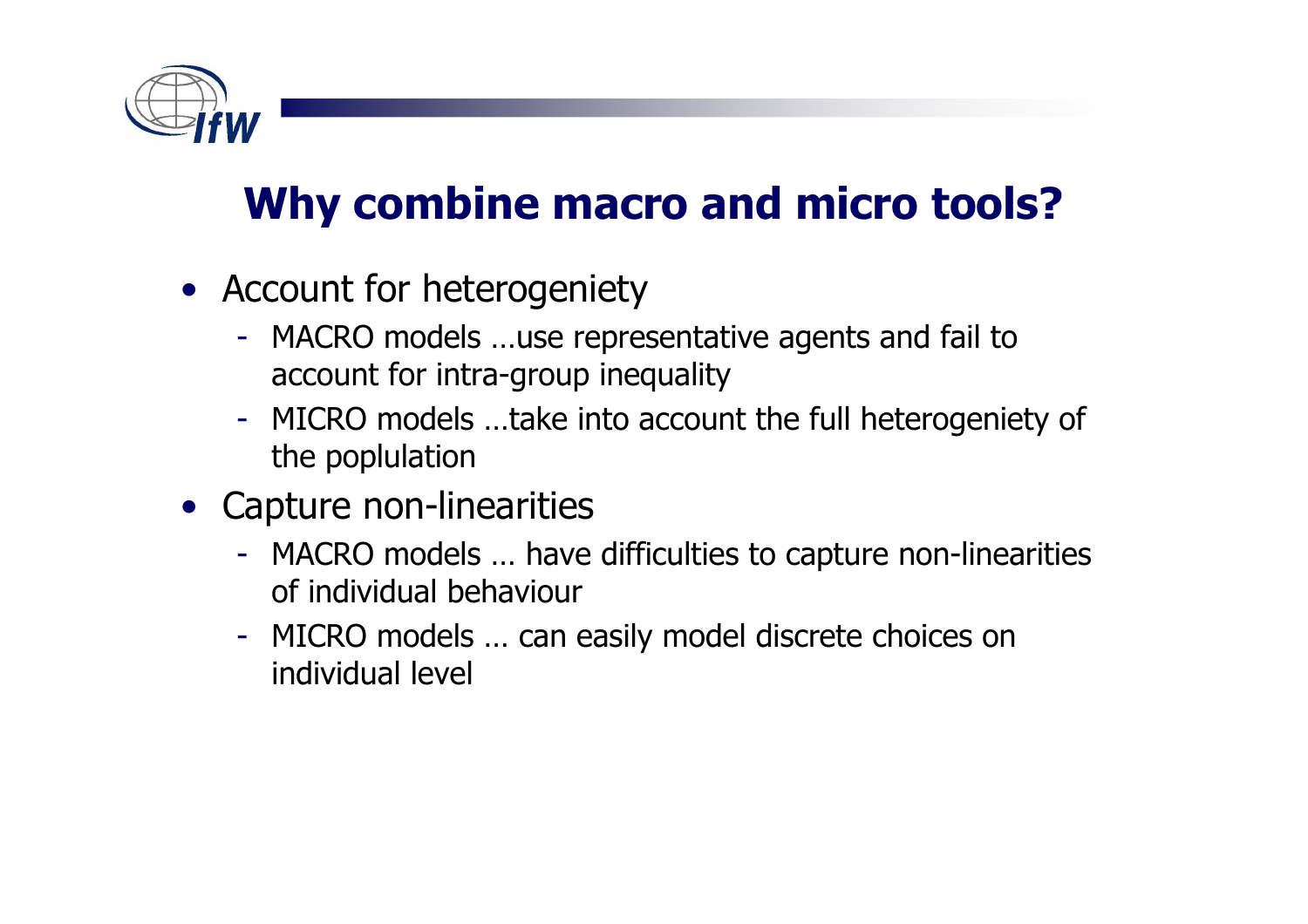

# Why combine macro and micro tools?

- Model transmission channels and perform<br>Counterfactual analysis counterfactual analysis
	- MICRO models ... are typically reduced form and therefore<br>difficult to use for counterfactual analyses difficult to use for counterfactual analyses
	- MACRO (CGE) models … model transmission channels explicitly
- More solid database
	- Reconciliation of national accounts and household survey data
	- - Informing macro data by micro sources and vice versa (SAM construction)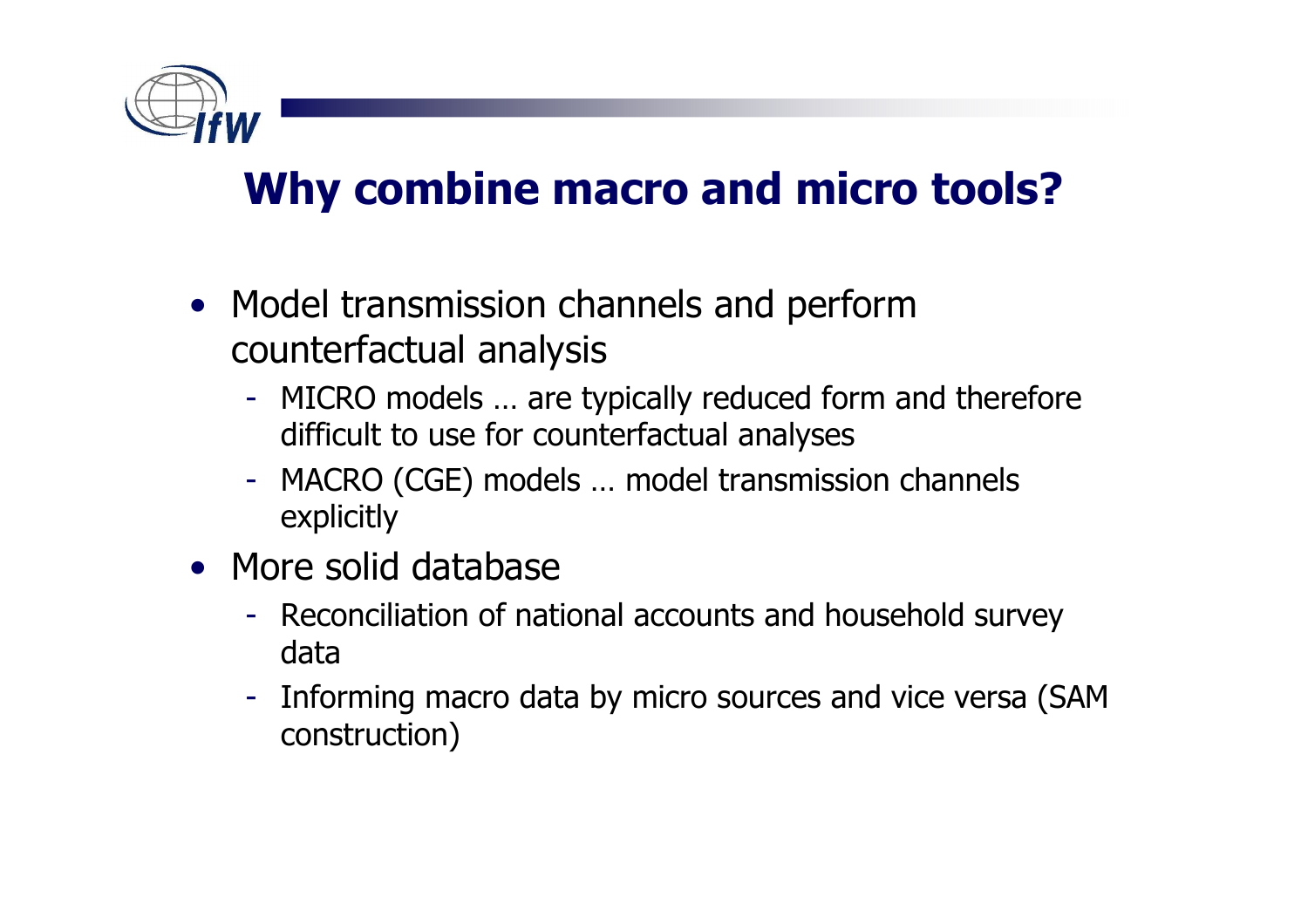

# What a macro-micro model captures?

- • Macro level: General equilibrium effects
	- Macroeconomic constraints
- • Factor markets: Changes in factor prices
	- Segmentation
	- Resource endowments -



- Goods markets: Changes in goods prices
	- **Segmentation**
	- Price setting
- • Household/individual level: Heterogeneity
	- Human/physical capital, land endowments -

•

- -Demographic composition
- -Preferences
- -Market access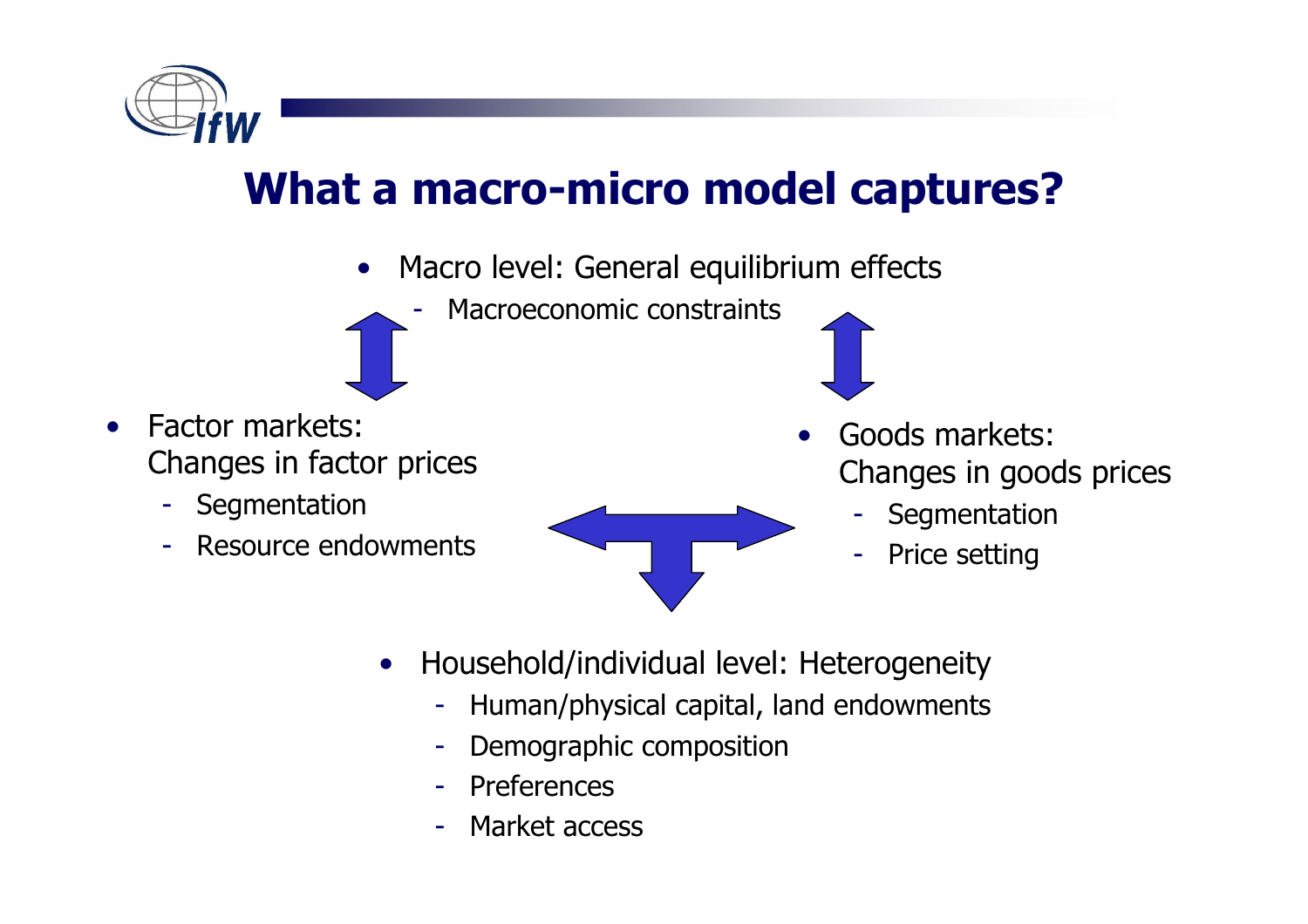

# When to apply macro-micro models?

- $\bullet$  Poverty and distributional impact analysis when
	- external shocks/macro policy changes
	- social (micro) processes and micro policy changesare expected to have general equilibrium effect
- External shocks / macro policy changes
	- -Commodity price shocks, resource booms
	- -Huge aid inflows (Scaling up ODA!)
	- -**Droughts**
- Social (micro) processes and micro policy changes  $\bullet$ 
	- -Demographic transition
	- Expansion of education -
	- -HIV-AIDS
	- Large-scale cash-transfer programs-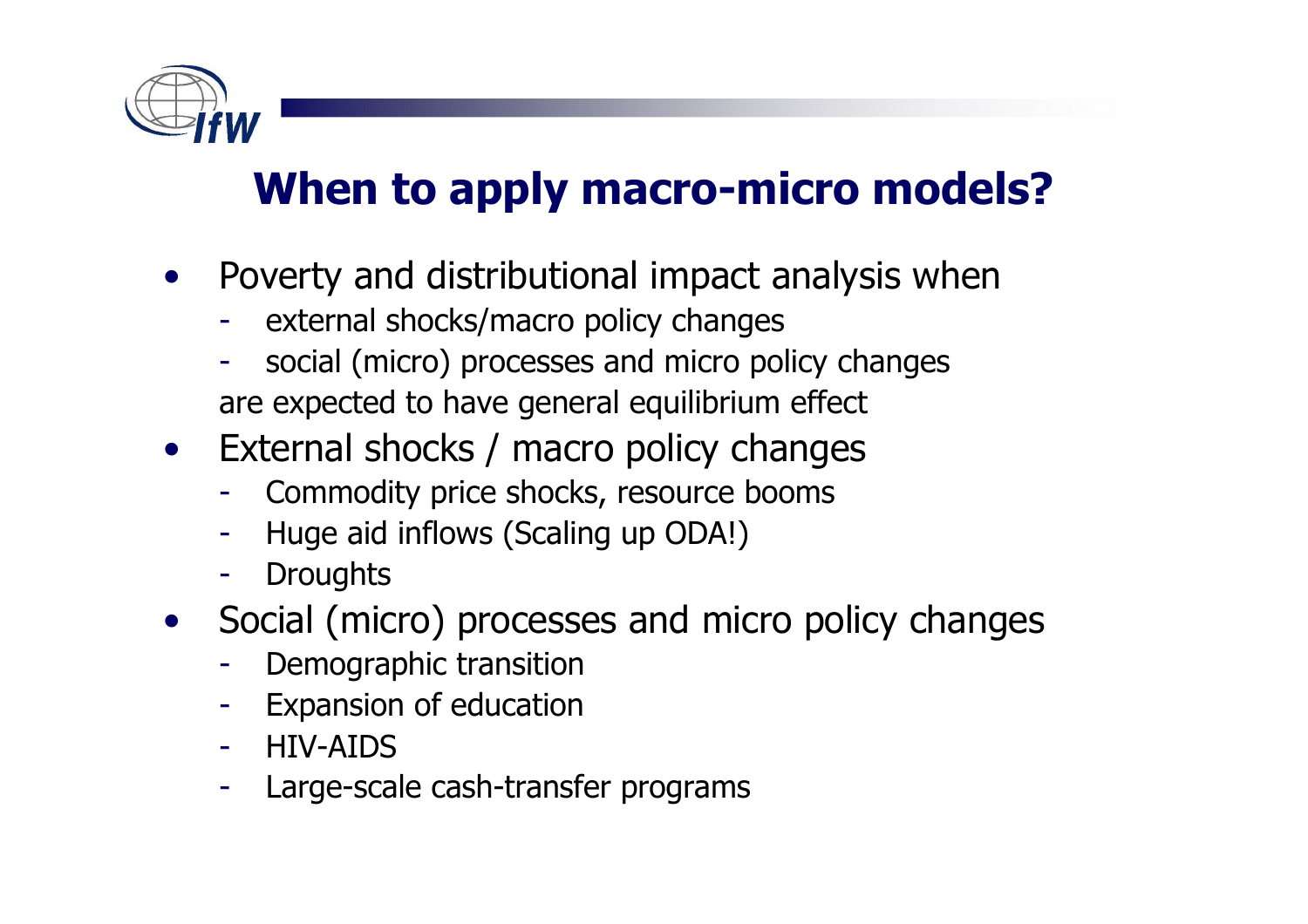

### Classes of Macro-micro models

- 1. Without feedback from the microsimulation to the macro model (sequential model)
	- a) With micro-accounting micro module
	- b) With behavioral micro module
- 2. With feedback (integrated model)
	- -Requires a "structural" microsimulation (why?)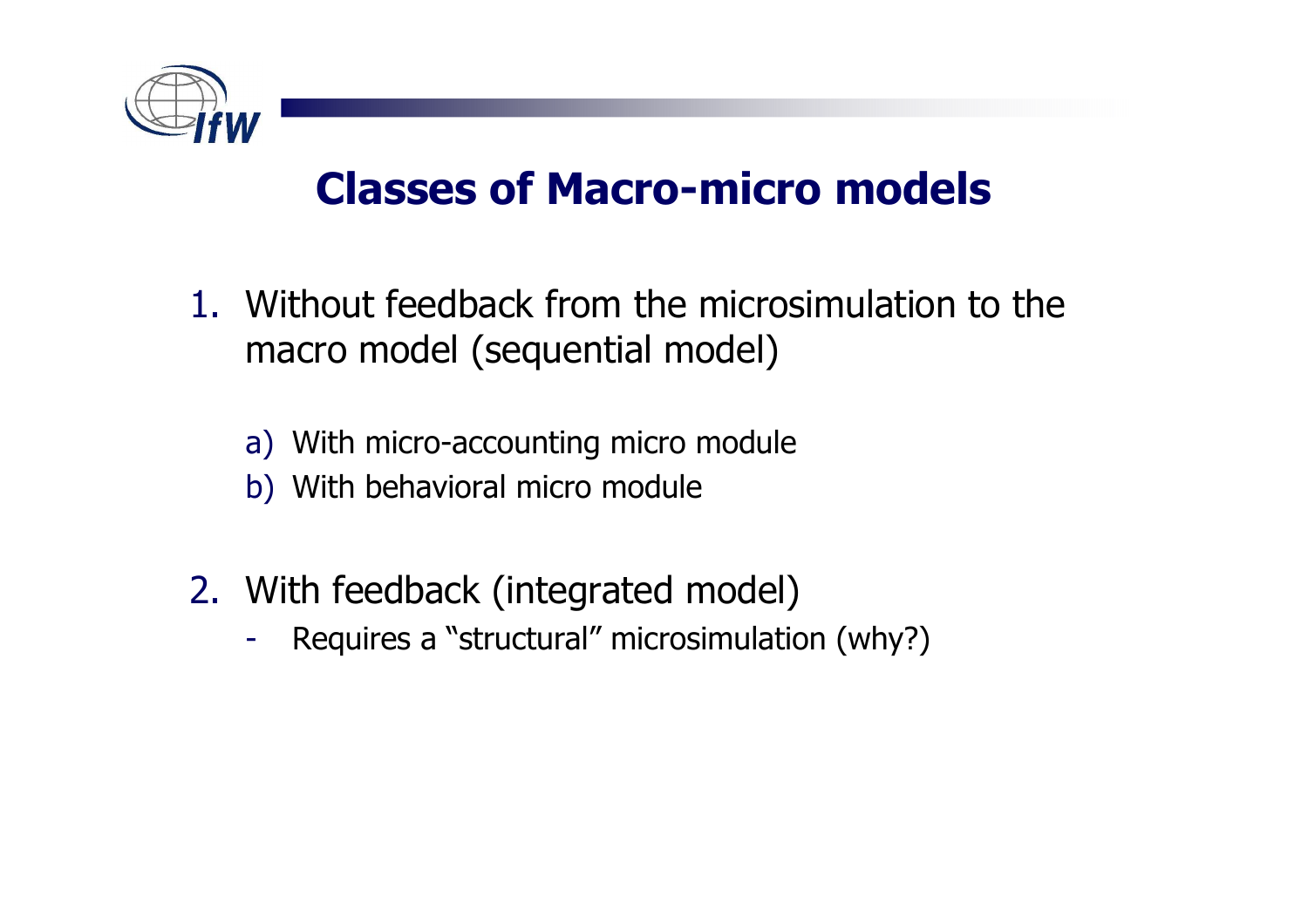



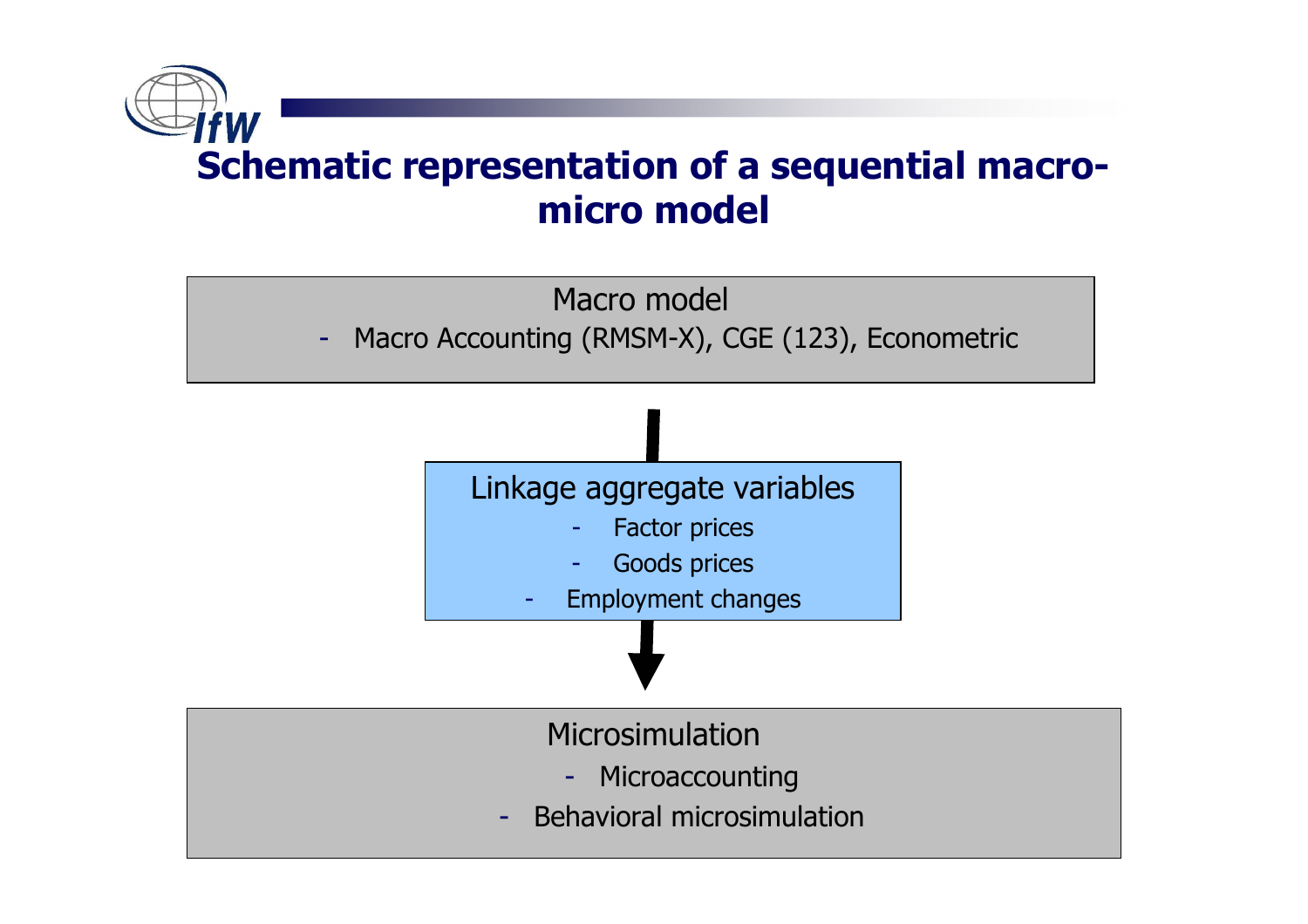A CGE plus micro-accounting model for Latin America

- Global CGE-model used to simulate different trade liberalization scenarios for Latin America
- Micro-accounting models for •
	- Brazil
	- Chile
	- Colombia
	- Mexico
- Link variables
	- Urban and rural wage rates for skilled and unskilled
	- Urban capital rental rate
	- Rural composite capital+land remunerations<br>- Food prices
	- Food prices
	- Non-Food prices
	- -Real per capita income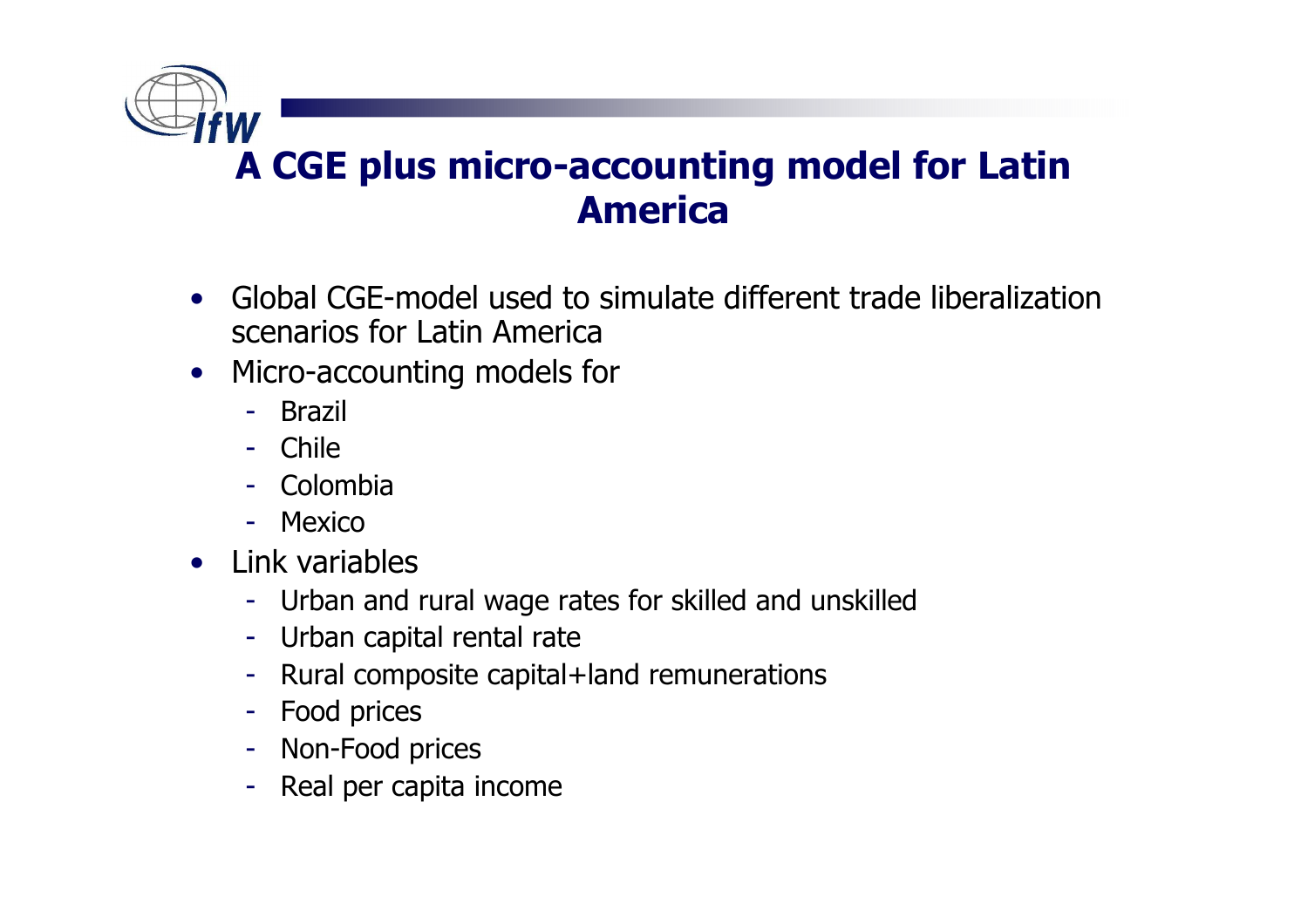

#### Initial data inconsistencies: factor shares in SAM'svalue added and household incomes

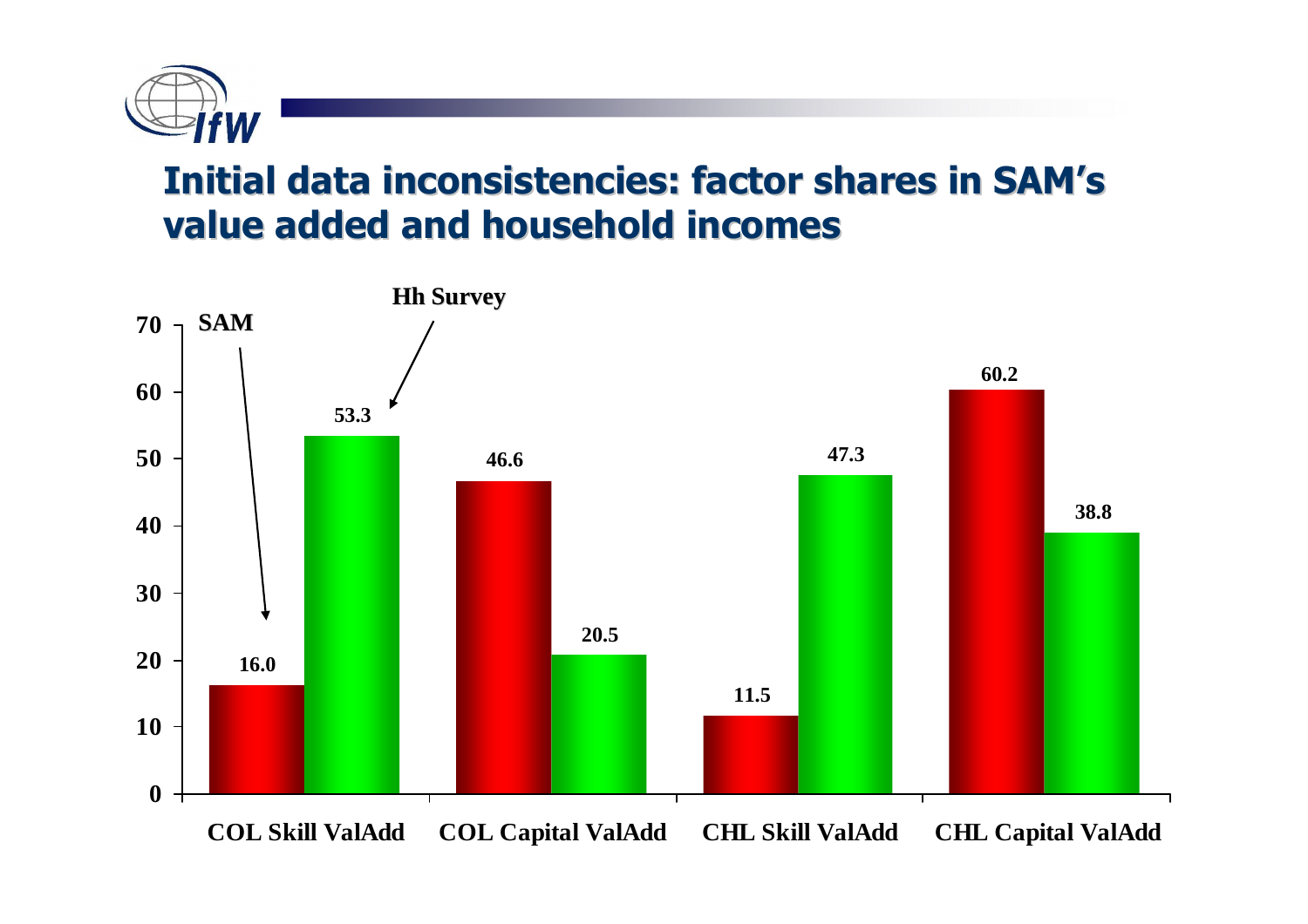Factor shares by per capita income percentiles:



**fW** 





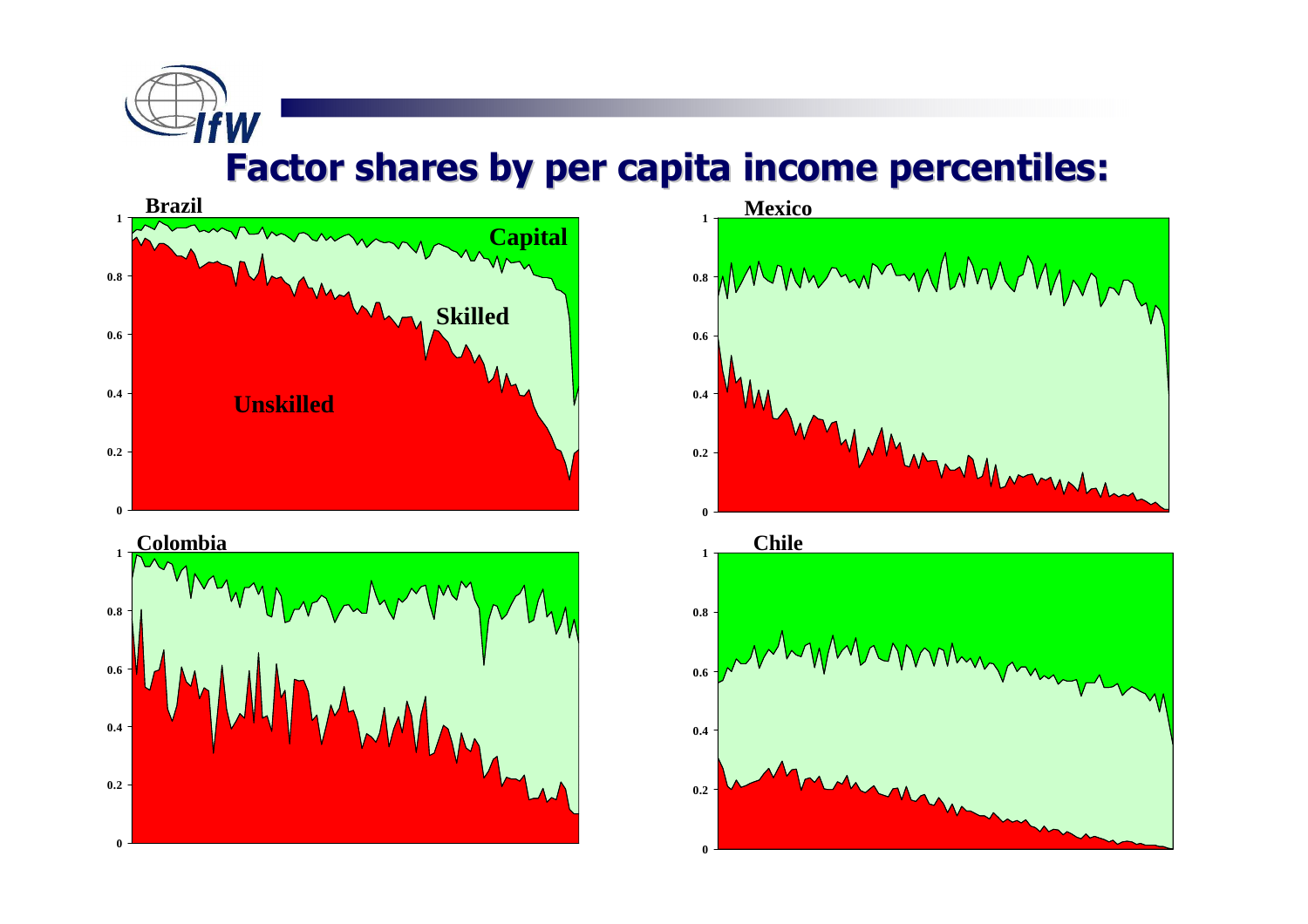

#### A flavor of results: Headcount-growth elasticities under different lib scenarios

|               |                |                  | <b>Dist Neutral</b> |  |
|---------------|----------------|------------------|---------------------|--|
|               |                | <b>Full Dist</b> | growth              |  |
| <b>Brazil</b> | <b>FTAA</b>    | $-1.0$           | $-1.0$              |  |
|               | <b>FullLib</b> | $-1.2$           |                     |  |
| <b>Mexico</b> | <b>FTAA</b>    | 0.3              | $-3.5$              |  |
|               | <b>FullLib</b> | $-1.2$           |                     |  |
| Colombia      | <b>FTAA</b>    | $-0.9$           | $-0.8$              |  |
|               | <b>FullLib</b> | $-0.6$           |                     |  |
| <b>Chile</b>  | <b>FTAA</b>    | $-1.8$           | $-1.7$              |  |
|               | <b>FullLib</b> | $-1.8$           |                     |  |
|               |                |                  |                     |  |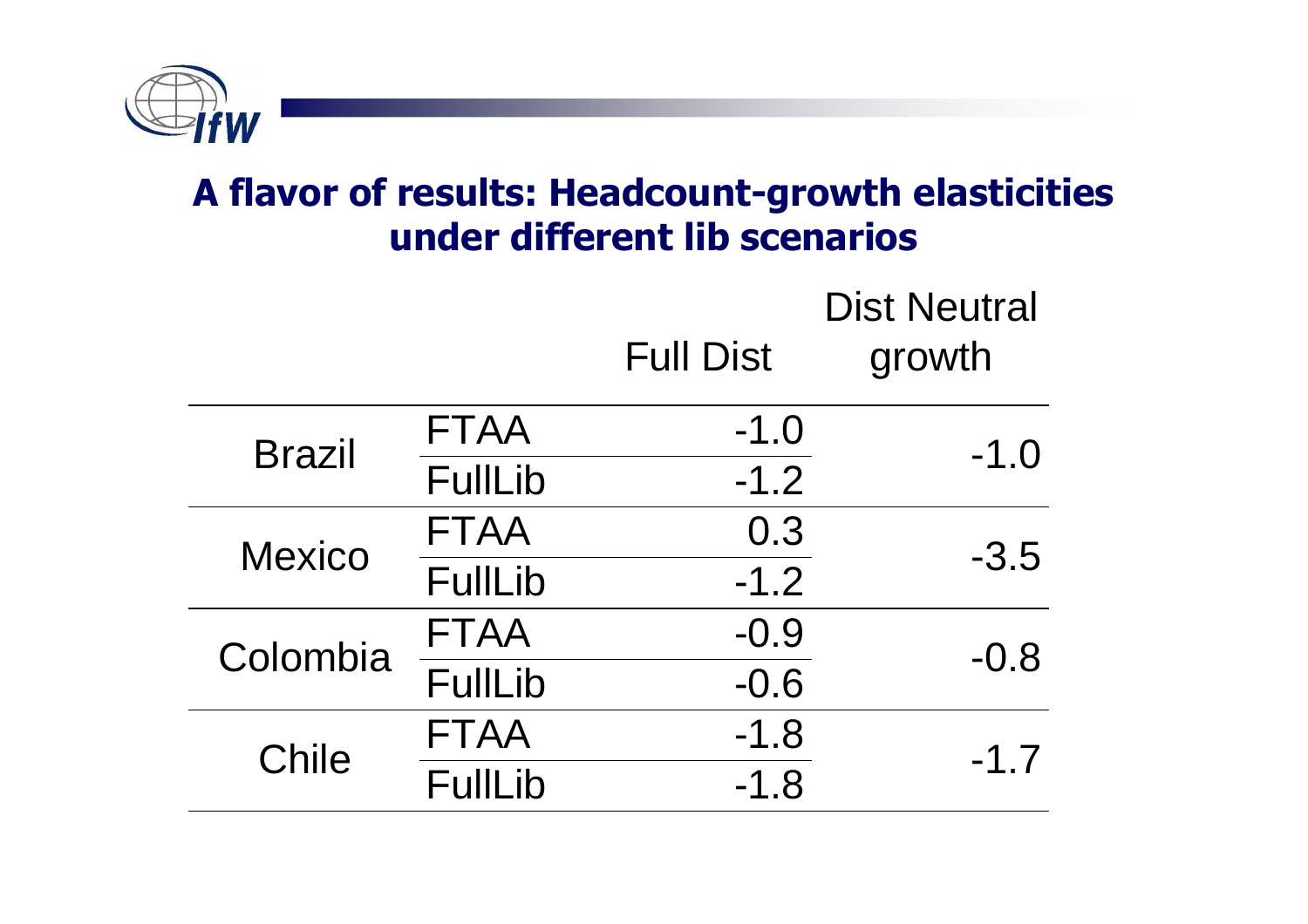

# Further applications

- More applications on developing countries
	- Chen and Ravalllion (2003). Impact of China's WTO<br>accession on household welfare accession on household welfare
	- Friedman and Levinsohn (2002): Impact of Indonesian crisis<br>on poverty on poverty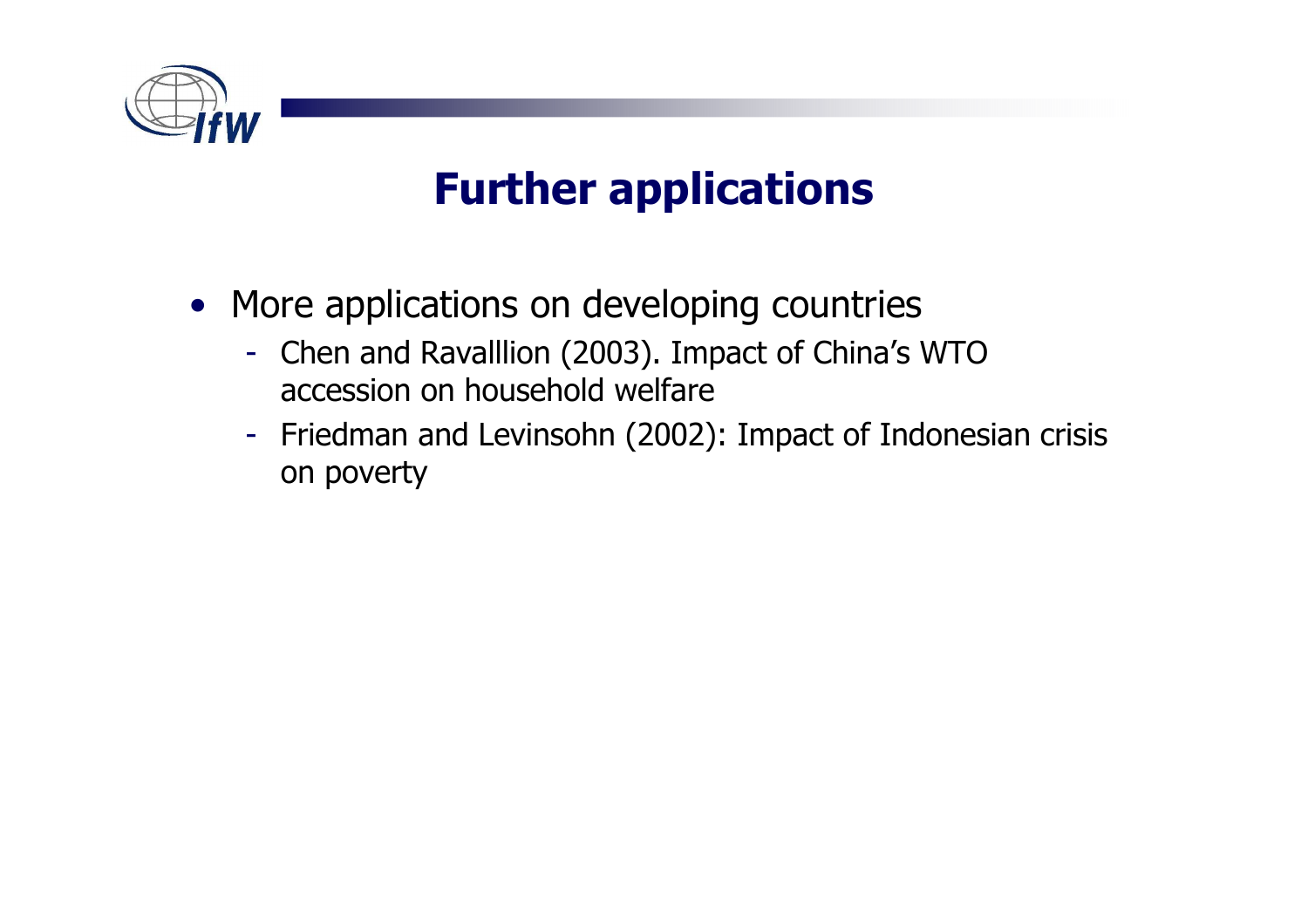

### A CGE plus behavioural micro model for Brazil

- Macro model: Standard recursive dynamic CGE-model
- • Labor market: Unskilled and skilled
	- Unskilled labor imperfectly mobile between agricultural and non-agricultural sectors
	- Skilled labor perfectly mobile
	- Segmentation assumptions supported by econometric evidence
- Imperfect mobility of unskilled labor modeled by very simple function

$$
MIGR_{l} = \chi_{l}^{m} \left[ \left( \frac{AWAGE_{Nagn,l}}{AWAGE_{A gri,l}} \right)^{\omega_{l}^{m}} - 1 \right]
$$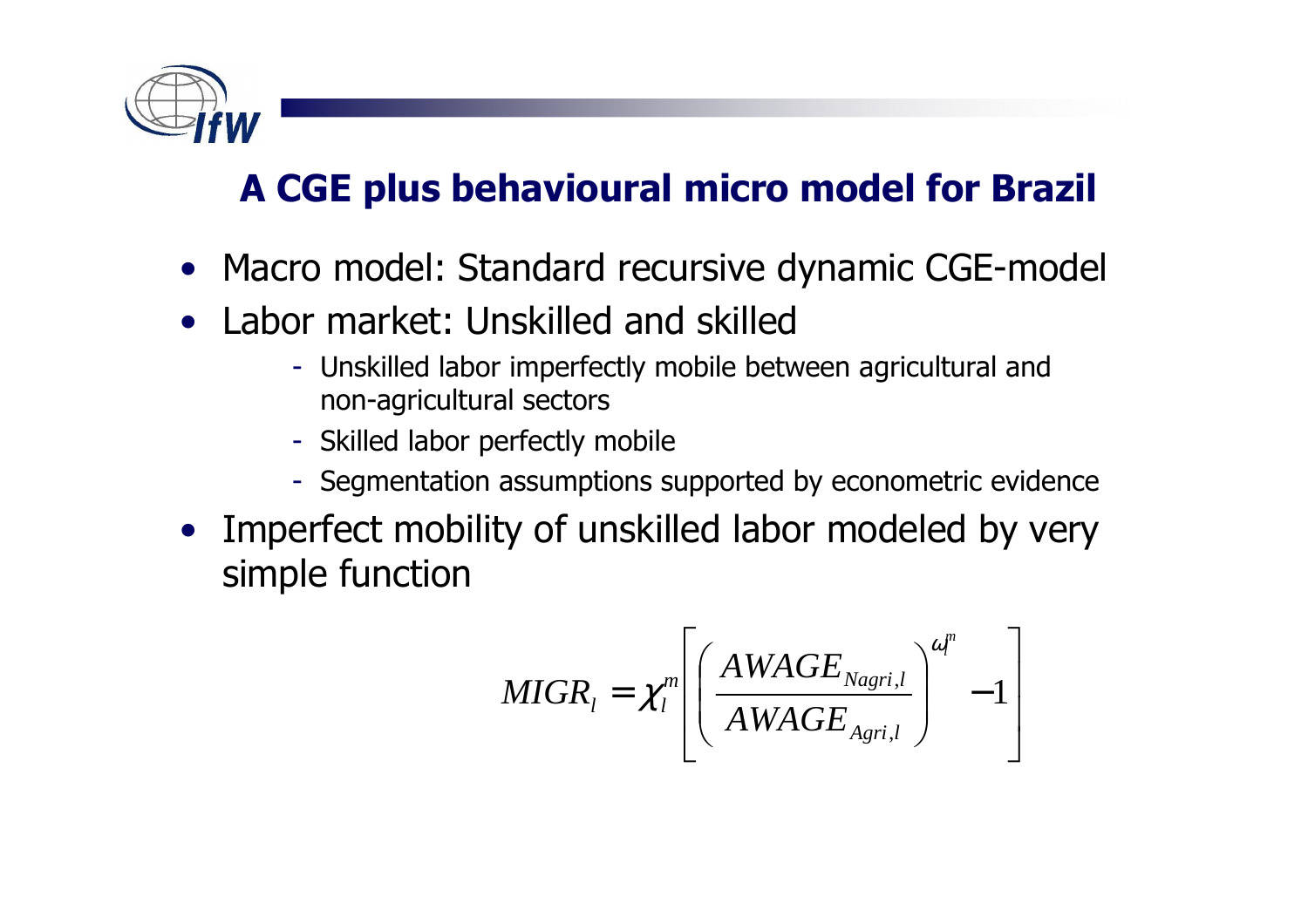

### The link between the macro and the micro model

- Link variables (endogenously determined in the CGE):
	- Factor prices for agricultural and non-agricultural labor
	- Factor prices for skilled labor
	- - Sectoral (agriculture vs. non-agriculture) composition of the unskilled workforce
- In addition, we simulate that unskilled and skilled labor supplies grow at different rates
- The microsimulation is "forced" to reproduce the changes in the link variables given by the CGE
- On the microlevel we take into account the cumulative changes between 2001 and 2015 changes between 2001 and 2015
	- Simulation of one counterfactual cross-section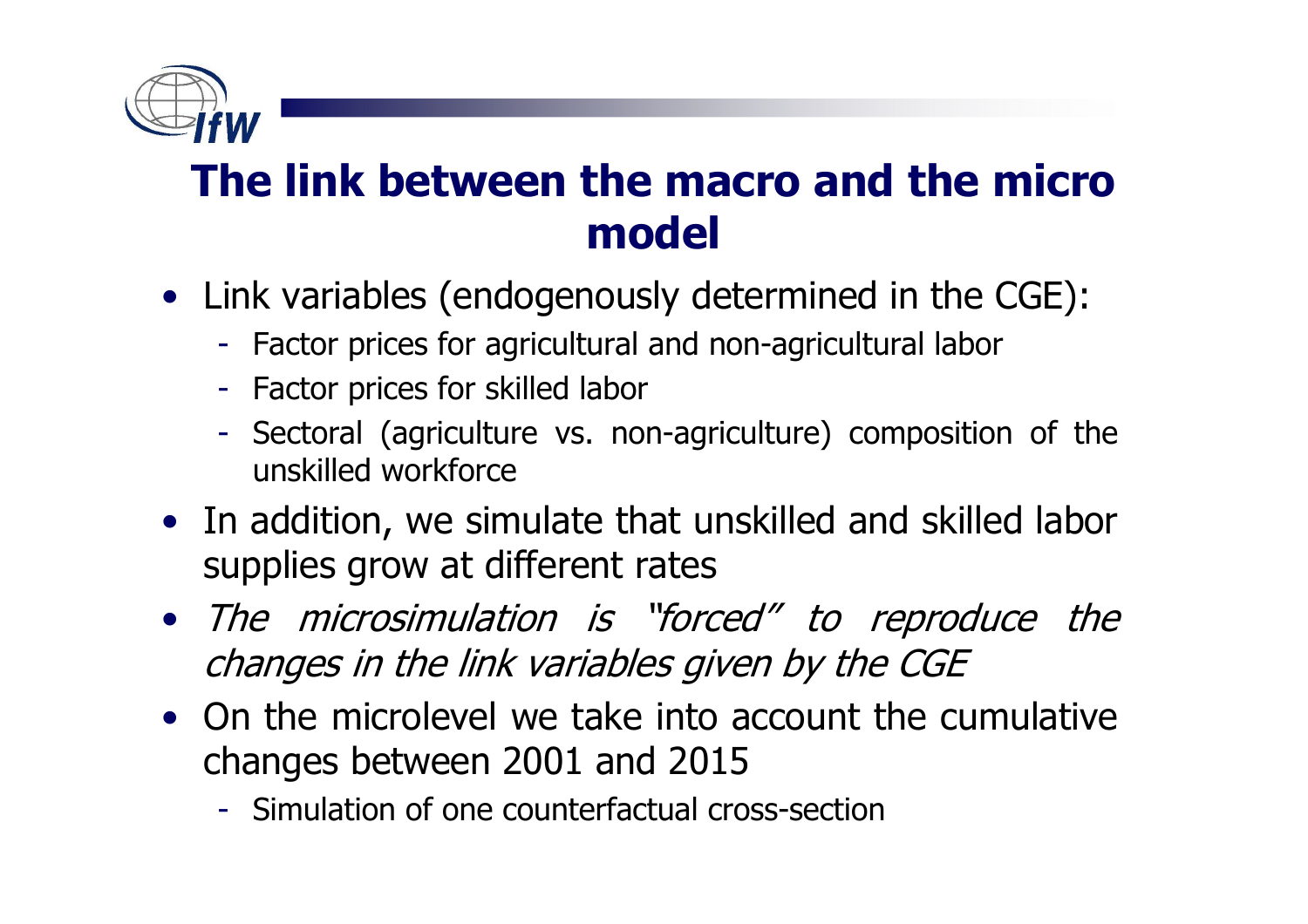

# Components of the microsimulation

- 1. Reweighting procedure to account for changes in the skill composition of the workforce composition of the workforce
- 2. Mover-stayer model that explains the choice of *moving out*<br>of agriculture or *staving* there of agriculture or *staying* there
	- -Used later to simulate WHO moves out of agriculture
	- -Estimated separately for household heads and non-heads (logit)
	- -Uses data from "employment history" of the PNAD

 $\Pr{ob(move_{msh} = 1 | X_{msh})_{msh}} = F(\alpha_{msh} + X_{msh}\beta_{msh} + \varepsilon_{msh})$  *msh msh F* $\mathbf{m}$   $\mathbf{w}_{msh}$ *X* $=1$  |  $X$   $_{msh}$   $)$   $_{msh}$   $=$   $F$  (  $\alpha$   $_{msh}$   $+$   $X$   $_{msh}$   $\beta$   $_{msh}$   $+$   $\varepsilon$   $_{msh}$ 

- 3. Earnings equations
	- -Used later to simulate new incomes
	- -Estimated using Ordinary Least Squares

$$
\ln w_{\text{uagr}} = \alpha_{\text{uagr}} + X_{\text{uagr}} \beta_{\text{uagr}} + u w_{\text{uagr}}
$$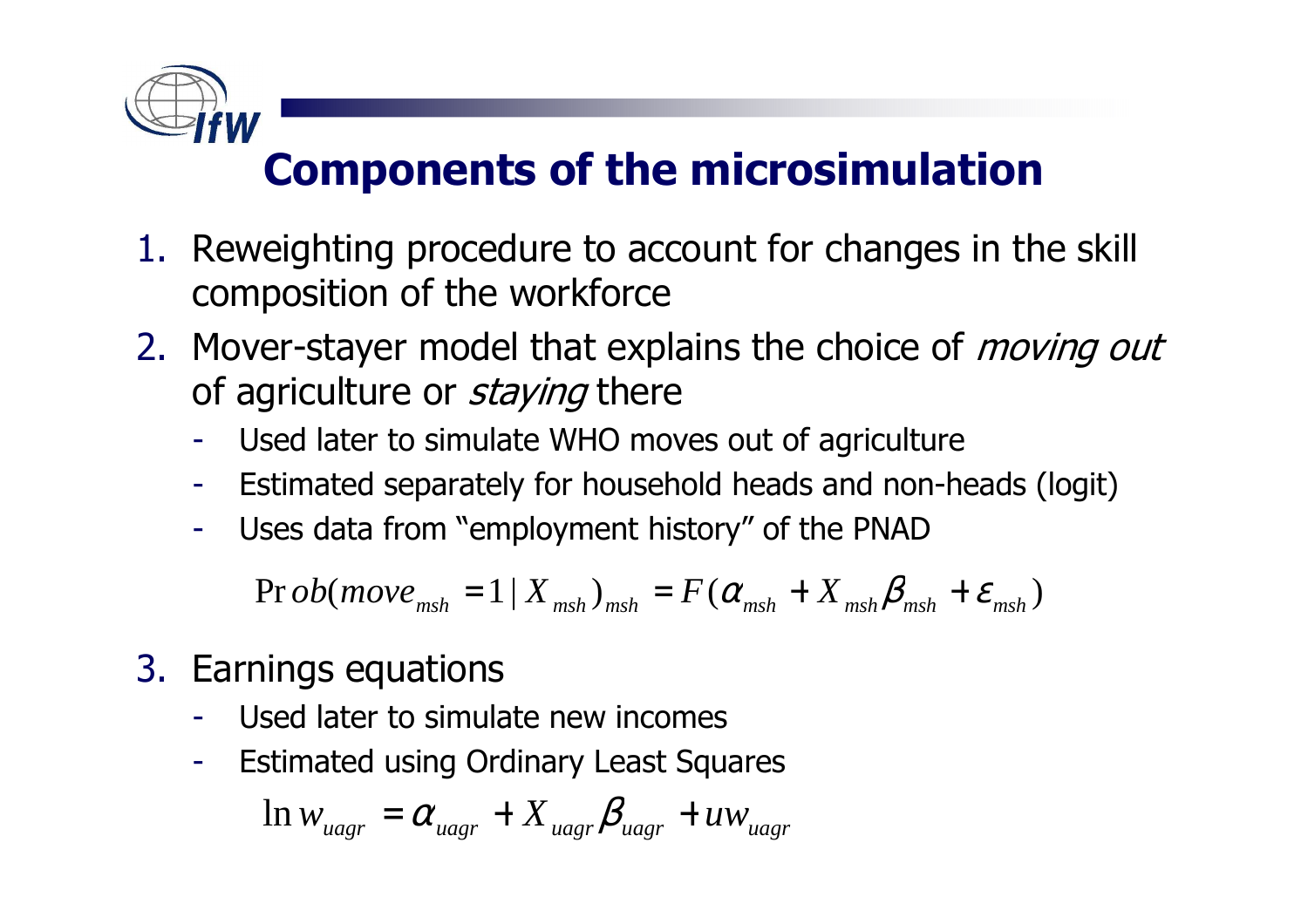

# How the simulation works

- 1. Reweighting to account for the change in the<br>skilled/unskilled labor ratio skilled/unskilled labor ratio
- 2. Unskilled labor moves out of agriculture until the new share of unskilled labor in agriculture given by the CGE is reproduced
- 3. Wages/profits are adjusted according to the CGE results taking into account
	- the changes in the skill composition
	- the sectoral movements of unskilled labor from agriculture into non-agricultural sectors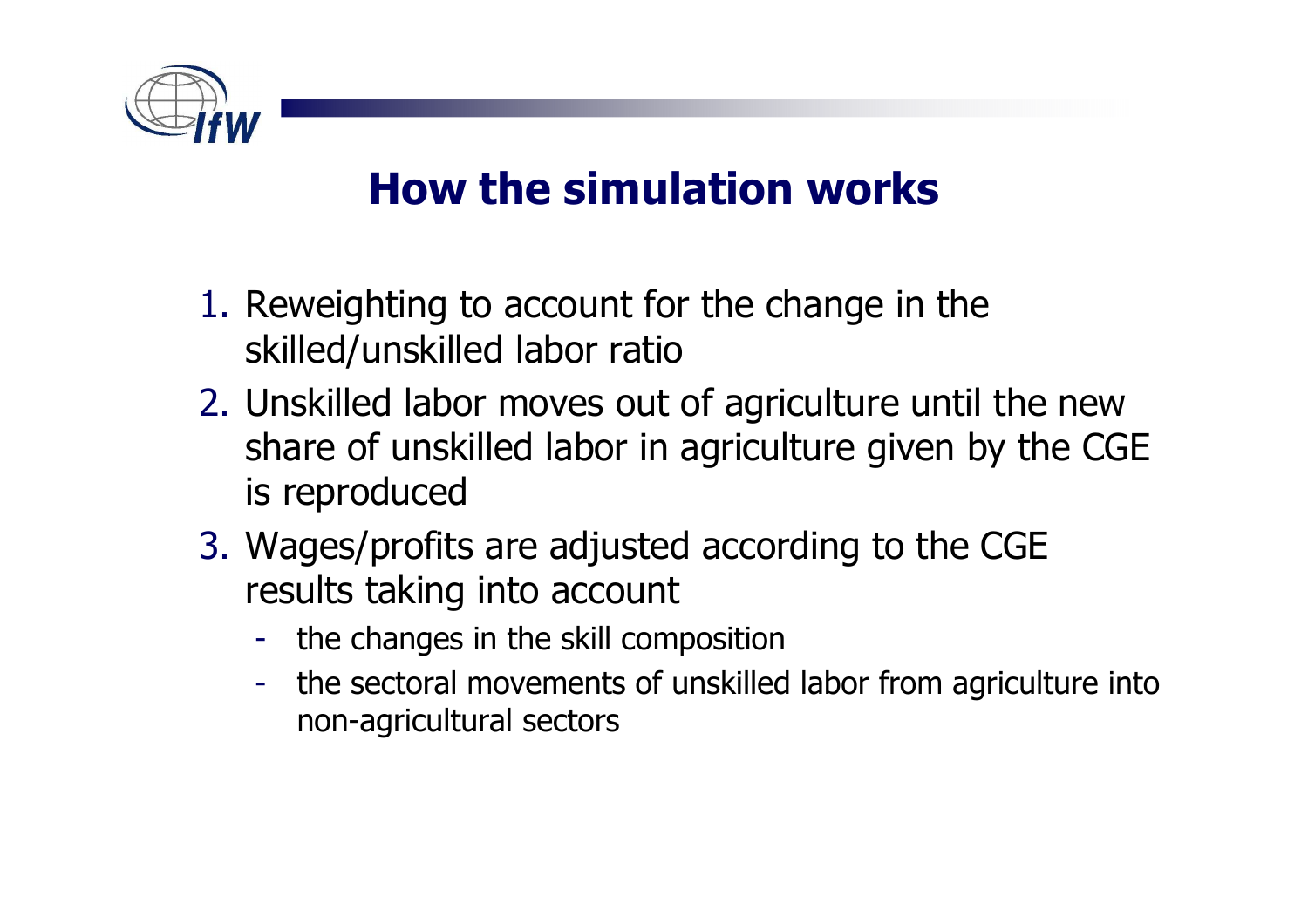

### What kind of behaviour is modelled?

• Determinants of the choice to move or not

|                 | • Heads                             | • Non-heads                                            |
|-----------------|-------------------------------------|--------------------------------------------------------|
| <b>Positive</b> | Education                           | Education<br>Head's choice                             |
| <b>Negative</b> | Age<br>Landowner<br>Livestock owner | Age<br>Non-remunerated<br>Landowner<br>Livestock owner |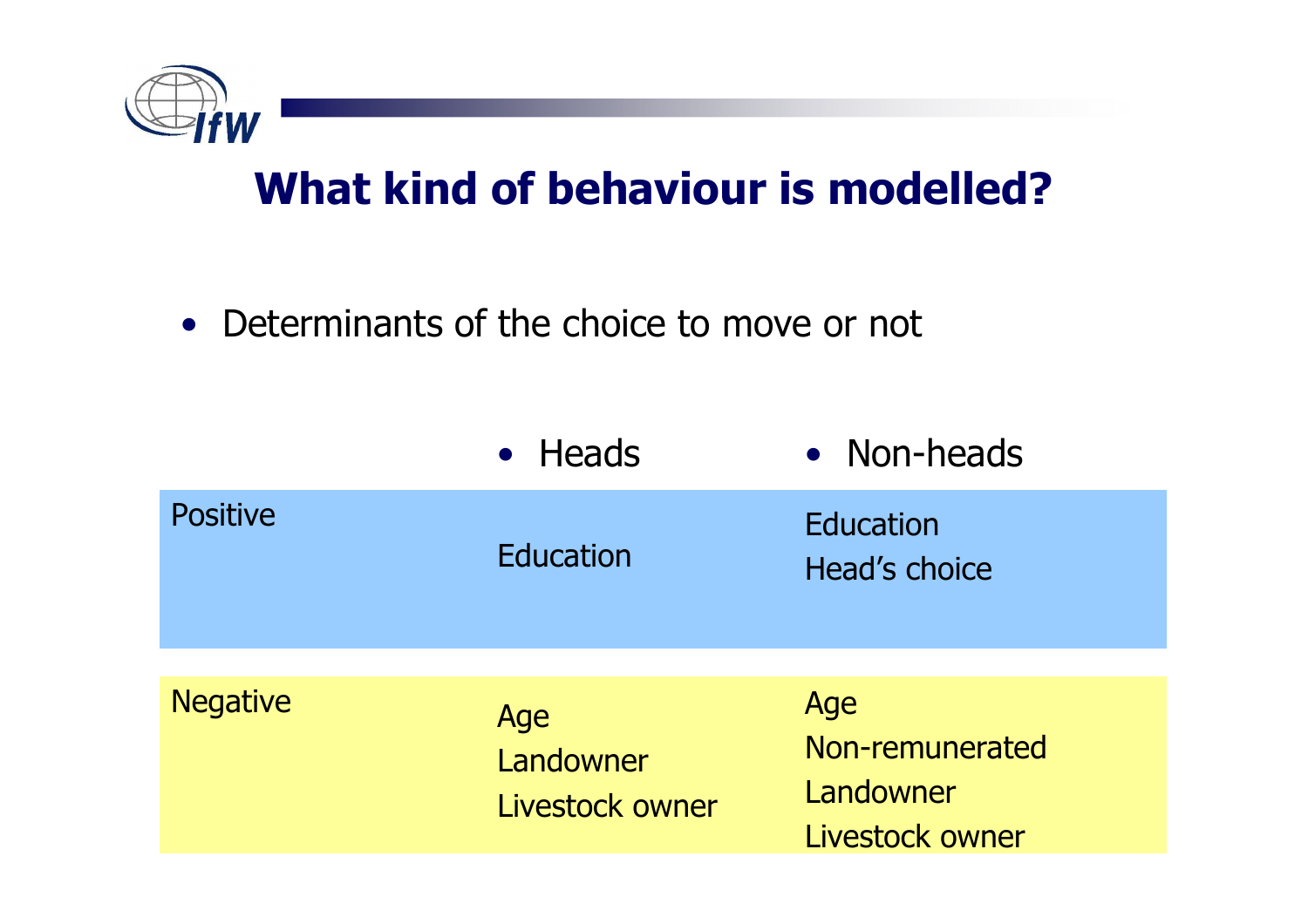

### Some results:What is passed to the microsimulation in a Business as Usual (BaU) scenario

- • Exogenous (also in the CGE) assumption on changes in skill composition:
	- -Growth of skilled labor 2.0% annually
	- Growth of unskilled labor 1.6% annually-
- Variables determined in the CGE
- 1. Labor demand in agriculture stagnates<br>Fmployment in agriculture declines by 5 %
	- Employment in agriculture declines by 5 % points
- 2. Annual real wage growth rates:
	- -Unskilled in agriculture: 1.7 %
	- Unskilled in non-agriculture: 0.9 %
	- Skilled: 1.3 %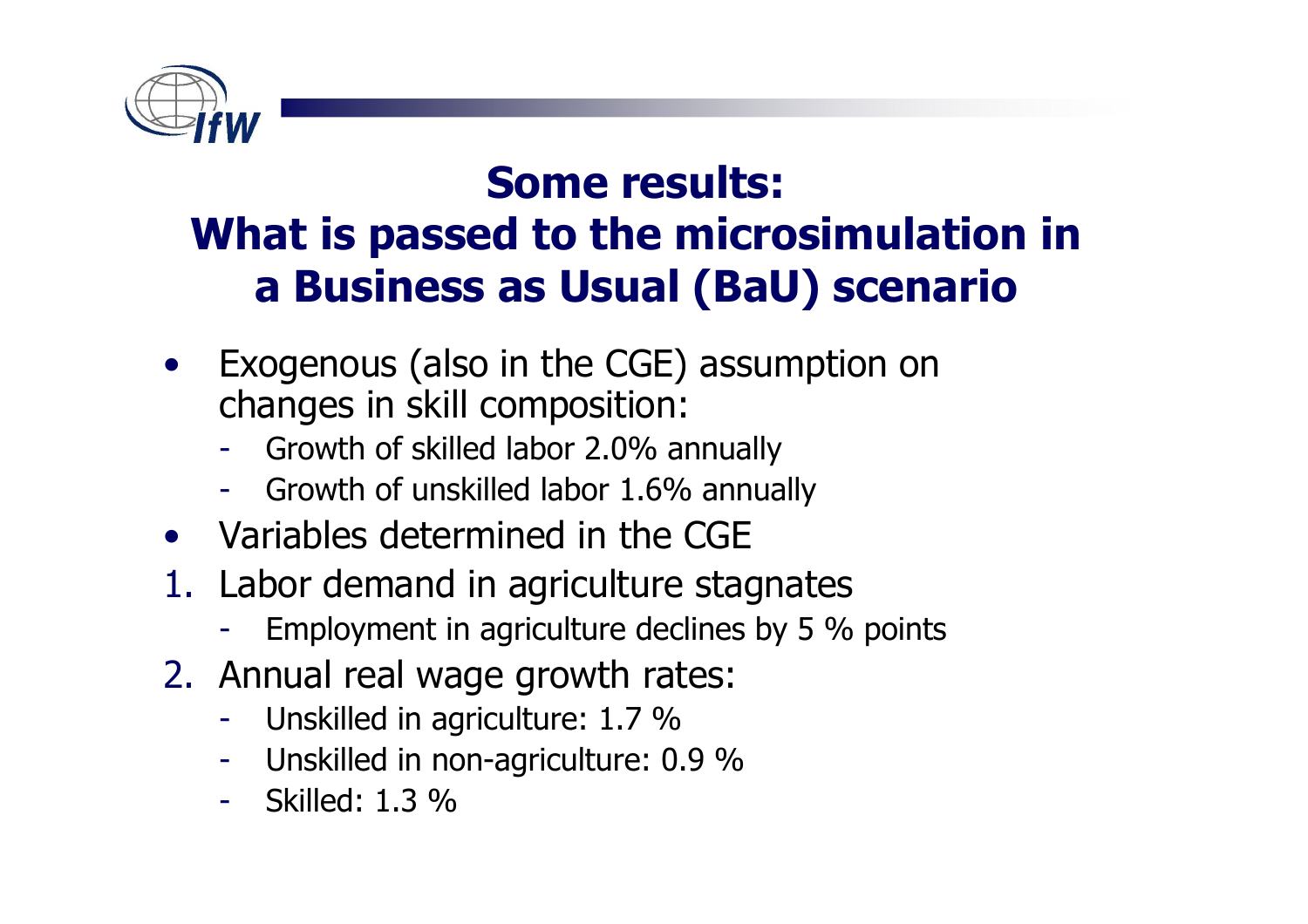

### Micro results BaU

|                |                    | All households |                    | Non-agricultural |                    | Agricultural |  |
|----------------|--------------------|----------------|--------------------|------------------|--------------------|--------------|--|
|                |                    |                |                    | households       |                    | households   |  |
|                | 2001               | $2001 - 15$    | 2001               | $2001 - 15$      | 2001               | $2001 - 15$  |  |
|                | level              | change         | leveli             | change           | level              | change       |  |
| PC income      | 314.9 <sup>i</sup> | 1.5            | 351.9 <sup>1</sup> | 1.2              | 148.3 <sup>i</sup> | 2.3          |  |
| Gini           | 58.6               | $-0.1$         | 57.11              | 0.6              | 56.6               | $-0.7$       |  |
| P <sub>0</sub> | 23.6!              | $-5.6$         | 18.6               | $-3.1$           | 46.21              | $-13.8$      |  |
| P <sub>1</sub> | 9.6i               | $-3.0$         | 7.1                | $-1.6$           | 21.0               | $-8.0$       |  |
| P <sub>2</sub> | 5.3 <sup>1</sup>   | $-1.8$         | 3.7 <sup>i</sup>   | $-0.9$           | 12.3               | $-5.2$       |  |
| Population %   | 100 <sup>l</sup>   |                | 81.8               | 3.3              | 18.2               | $-3.3$       |  |
| Contr. to P0   |                    |                | 64.4!              | 8.8              | 35.6               | $-8.8$       |  |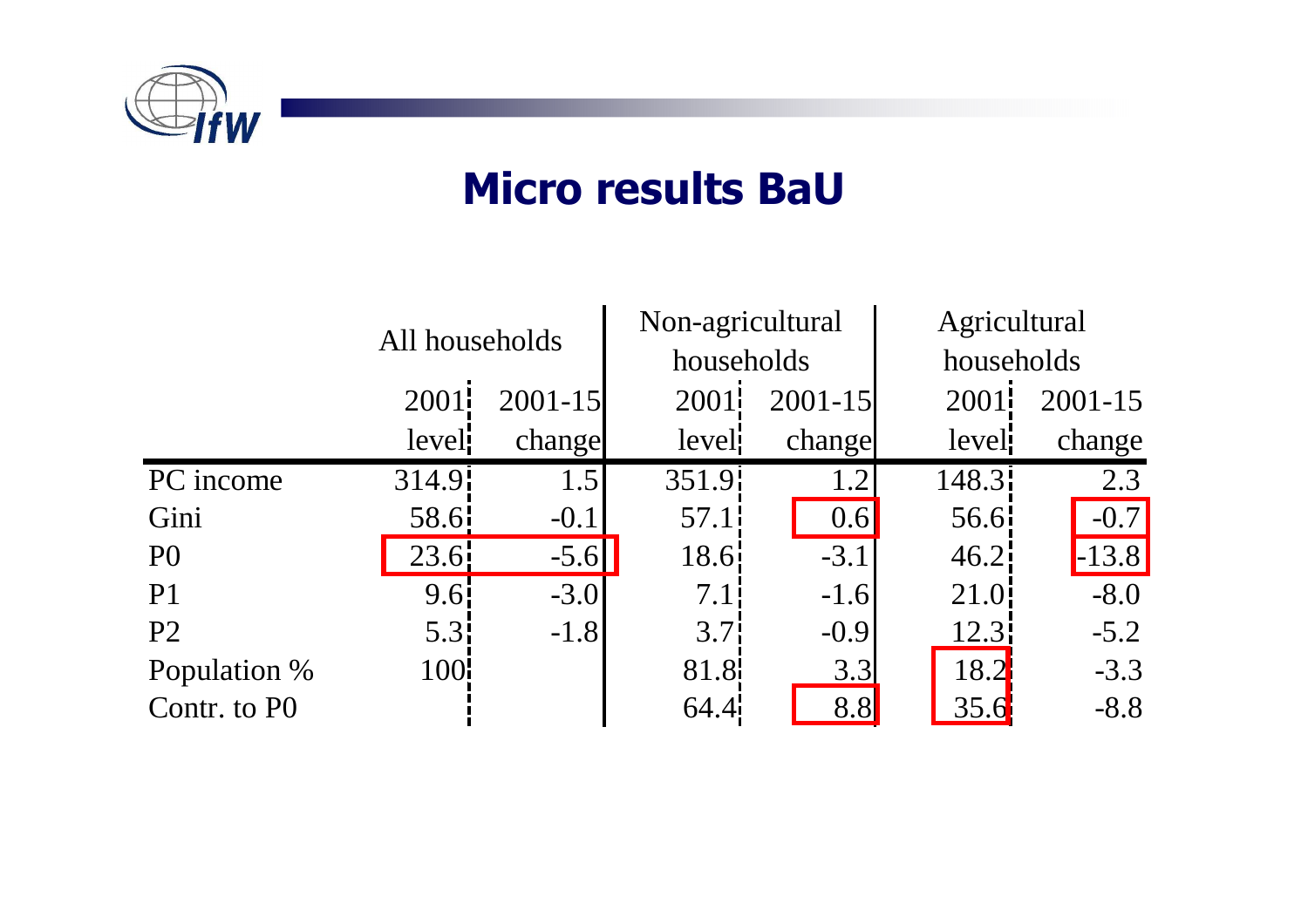

# Further applications

- Robilliard, Bourguignon, Robinson (2001): Poverty and distributional impact of the Indonesian crisis
- Bussolo, Lay (2003): Poverty impacts of trade liberalization in Colombia